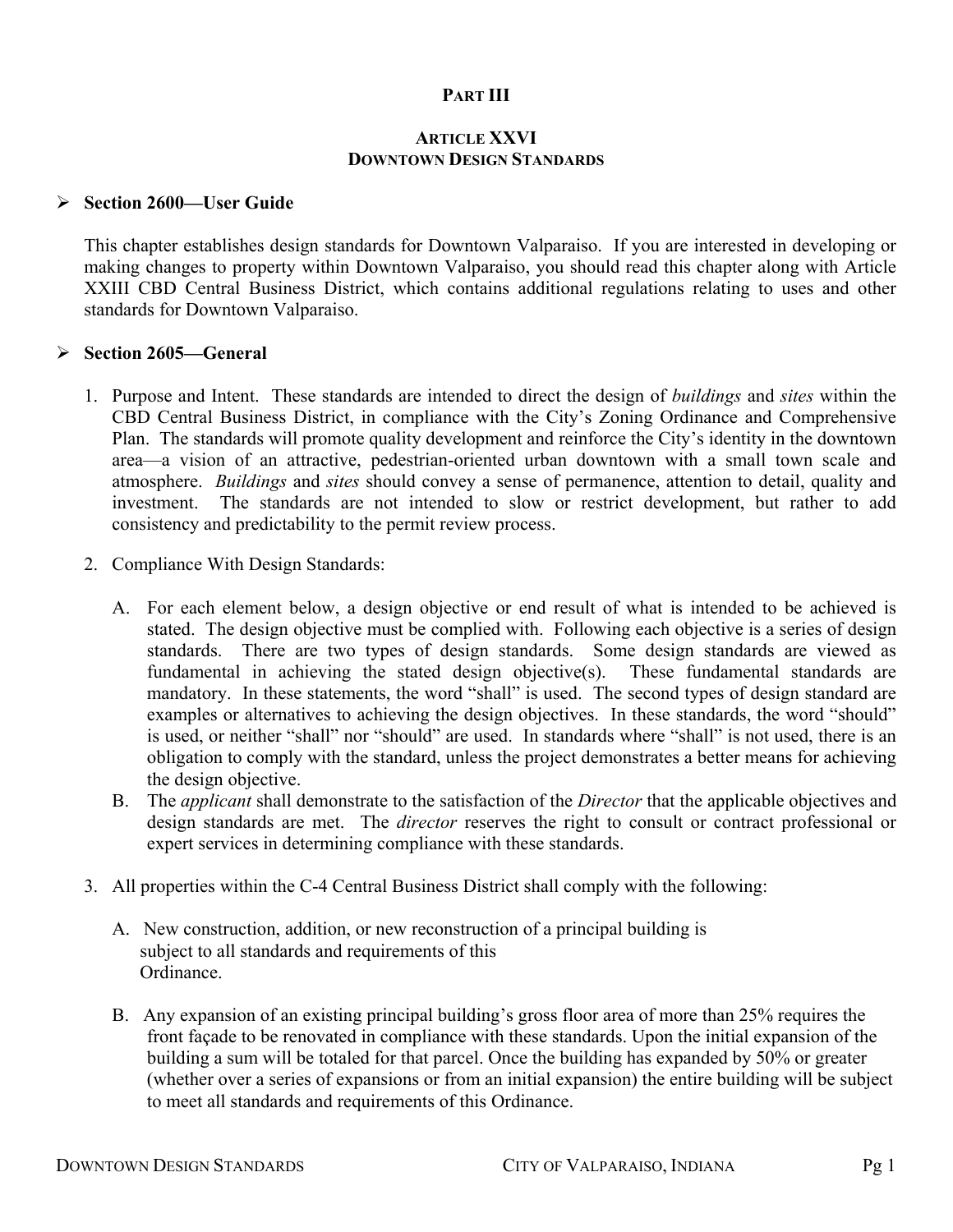- C. Any new extension, expansion, or renovation of a principal building façade is subject to all standards of this Ordinance and the approval of the Plan Commission when the improvements exceed 25% of a façade. Improvements effecting less than 25% of the façade may be approved by the Director.
- D. Any exterior alteration or renovation of a primary building facade is subject to all requirements of this ordinance.
- E. Existing building and site improvements may remain in their current condition as long as no additions are added to the existing building.
- F. Use of available economic incentives will require conformance with the standards of this ordinance.
- G. The installation of new on-site lighting shall comply with this and other zoning ordinance standards.
- H The standards and requirements of this ordinance may be waived for buildings officially designated as historic if they would result in an unacceptable modification of the original, historic appearance of the building as determined by the Plan Commission.
- I. Routine maintenance is exempt from the standards and requirements of this Ordinance.
- J. Any modification of building facades (window replacement, material change, color change, etc.) will require an ILP (Improvement Location Permit) at a minimum.

#### ¾ **Section 2610—Severability**

If any provision of this Ordinance or the application thereof to any person or circumstance is held invalid, such invalidity shall not effect any other provision of this Ordinance which can be given effect without the invalid provision or application, and to this end the provisions of this Ordinance are declared to be severable.

## ¾ **Section 2615—Pedestrian and Vehicular Circulation**

- 1. Objectives:
	- A. Provide priority treatment for pedestrians in the design of projects.
	- B. Improve the pedestrian environment by making it easier, safer, more convenient and more comfortable to walk between businesses, on sidewalks, to future transit stops, across *streets* and through parking lots. Pedestrian facilities such as sidewalks, crosswalks, and future bus shelters should connect all modes of transportation.
	- C. Provide wide sidewalks along both sides of *streets* for a variety of activities that accommodate and complement city life.
	- D. Provide safe routes for disabled persons.
	- E. Accommodate bicycles and other non-motorized transportation modes.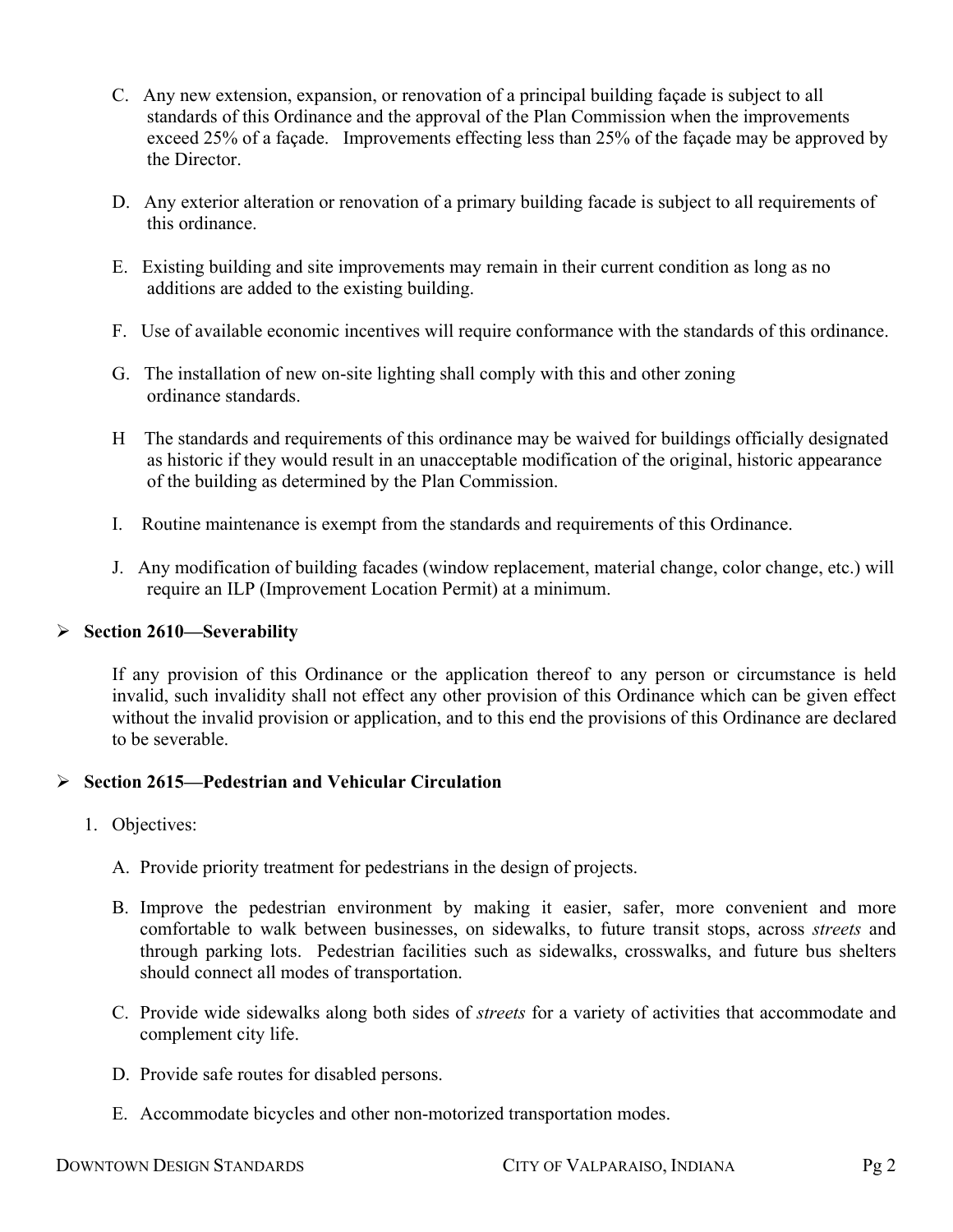- F. Create a safe, convenient network for vehicle circulation and parking.
- G. Provide vehicular access routes through large *lots* to complete the downtown *street* and alley grid, as directed by the Downtown Valparaiso Streetscape Design Plans.
- 2. Design Standards
	- A. Pedestrian and vehicular circulation shall comply with the Downtown Valparaiso Streetscape Design Plan ("Streetscape Plan") and the City's adopted *street* standards and standards for improvements.
	- B. Sidewalk design and installation shall comply with the adopted Streetscape Plan.
	- C. Provide obvious pedestrian access onto the site from adjacent *streets*.
	- D. In multiple-*building* developments, provide pedestrian paths or walkways connecting all businesses and the entries of multiple *buildings* to one another and those of adjacent developments and rights of way.
	- E. In parking areas, pedestrian walkways connecting the parking area with primary *building* entrances, *pedestrian-oriented spaces*, adjacent *streets* and adjacent properties should be provided at least every 150 feet. Pedestrian walkways should be delineated by separate paved routes using a variation in paved texture and/or color, and protected from adjacent vehicle circulation areas with landscaping. Approved methods of delineation include, stone, brick or granite pavers; exposed aggregate; or stamped and colored concrete. Paint striping on asphalt as a method or delineation is discouraged.
	- F. Creatively designed, clean and functional pedestrian alleys and walkways should provide for pedestrian linkages through mid-blocks and between properties. Low cut-off lighting shall be provided for pedestrian safety. Amenities such as seating and planters should be provided to encourage pedestrian circulation.
	- G. Pedestrian access shall conform to applicable Federal, State and local codes relating to access for the disabled.
	- H. Where feasible, provide steps and ramps across retaining walls and slopes to facilitate pedestrian access.
	- I. If appropriate, based on site design and the land uses involved, *fences* should allow for pedestrian access by gates or openings to adjacent properties and *streets*.
	- J. Landscaping shall not block visibility to and from pedestrian circulation routes, especially where it approaches a *street* or driveway. A minimum area of between 3 and 8 feet clear as measured from grade is strongly encouraged to allow for proper visibility.
	- K. Where feasible, paved horizontal surfaces for walks or parking at or near the finish grade of a *building* should be separated horizontally from any wall of a *structure* by a minimum four feet for landscaping. Paved surfaces may abut the *structure* at entrances and service areas. Sidewalks may abut the adjacent *structure*.
	- L. Drive-through facilities such as but not limited to banks, cleaners, fast food, drug stores, espresso stands, etc. shall comply with the following: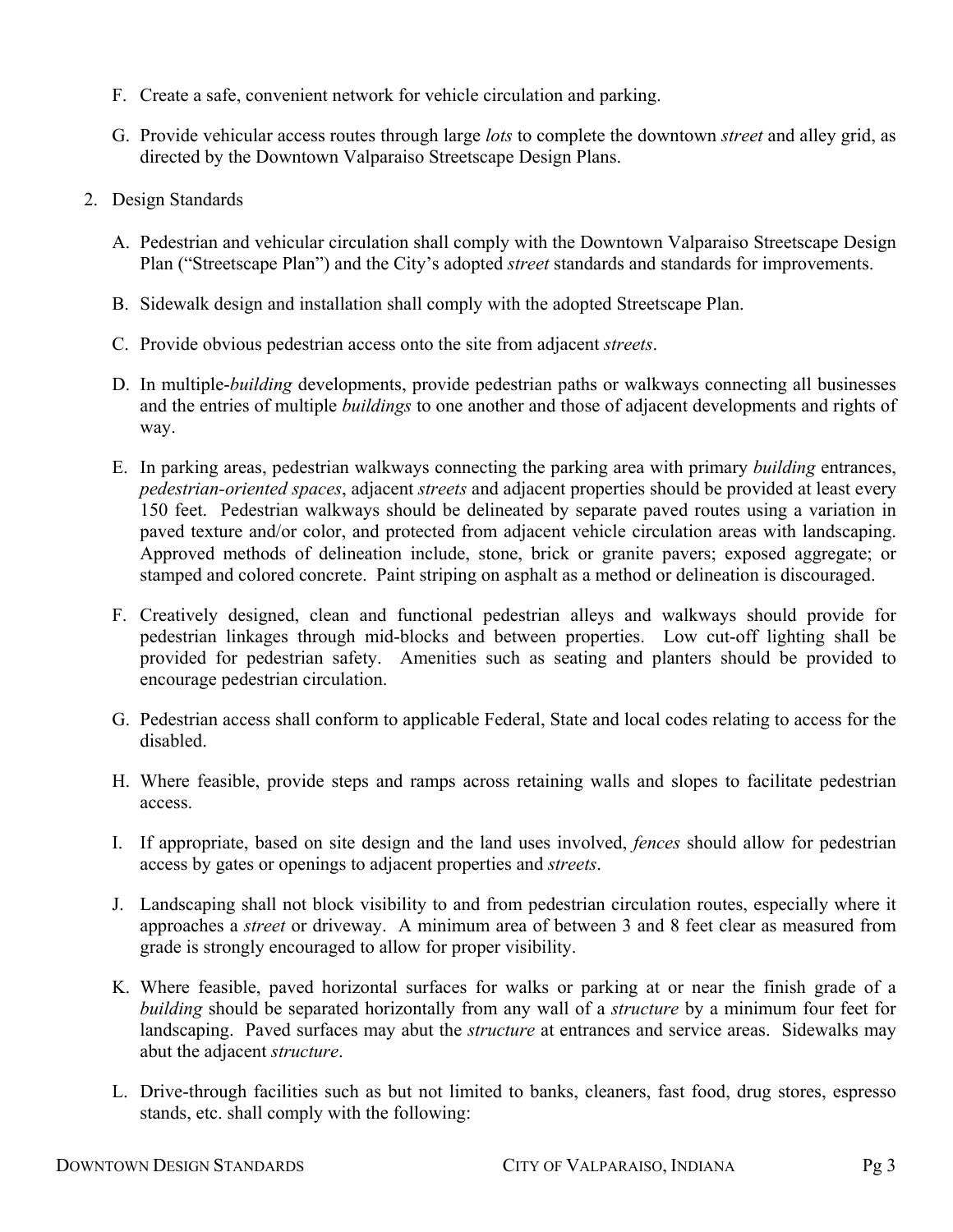- i. Drive-through windows and stacking lanes shall not be located along *facades of buildings* that face a *street*.
- ii. Drive-through speakers shall not be audible off-*site*.
- iii. The entrance and exit from the drive-through shall be internal to the *site*, not a separate entrance and/or exit to or from the *street*.. The director may allow access directly from a street in special circumstances, i.e. no alley exists.

#### ¾ **Section 2620—Relationship to Adjacent Properties**

- 1. Objectives.
	- A. Promote functional and visual compatibility between adjacent properties. Avoid negative impacts to adjacent properties.
- 2. Design Standards:
	- A. Proposed development shall coordinate with surrounding site planning and development efforts on adjacent properties.
	- B. Development shall consider the following design features to create visual continuity between the proposed development and adjacent neighborhoods and the community:
		- i. Site design features: *building setbacks*, placement of *structures*, location of pedestrian and vehicular facilities; and spacing from *adjoining buildings*.
		- ii. Planting design features: composition of plant materials; type and quantity of plant materials; and *street* trees.
		- iii. Building design features: scale; massing, proportion; spacing and location of windows, doorways and other features; roof silhouette; *façade* proportions and orientation; location of entries; surface material, finish, color and texture of surrounding development; and style of architecture.
	- C. In some areas, the existing context is not well defined, or may be undesirable. In such cases, the new development will be recognized as a model with the opportunity to establish a pattern of identity from which future development can take its cues. Relevant Zoning Ordinance requirements, design standards and comprehensive plan policies shall be considered as indicators of the desired direction for the area and the project.
	- D. Properly link proposed development to existing and planned pedestrian, vehicular, drainage and utility systems, and assure efficient continuation of such systems.
	- E. Building mass, color, lighting, and design shall be compatible with existing and planned adjacent public and private open spaces, parks and recreation areas.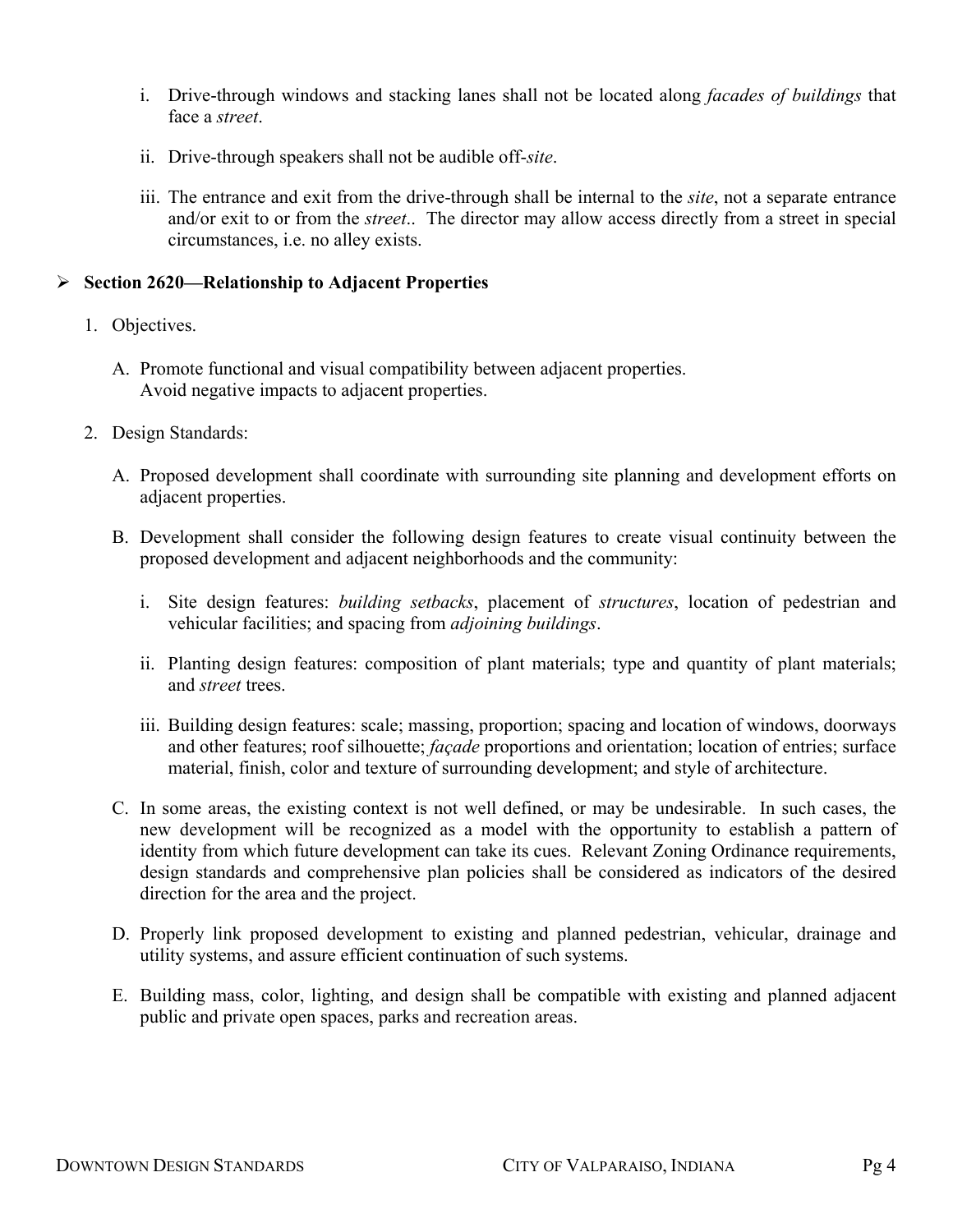

Figure 1 - Building Scale and Massing



Align the building front at the sidewalk edge.

## Figure 2 - Building Scale and Massing





## ¾ **Section 2625—Relationship to Streetfront**

- 1. Objectives.
	- A. Create an active, safe pedestrian environment.
	- B. Upgrade facades and streetscape to establish visual identity for Downtown Valparaiso.
	- C. Unify streetscapes.
	- D. Improve circulation including options for pedestrians, bicycles and vehicles.

DOWNTOWN DESIGN STANDARDS CITY OF VALPARAISO, INDIANA Pg 5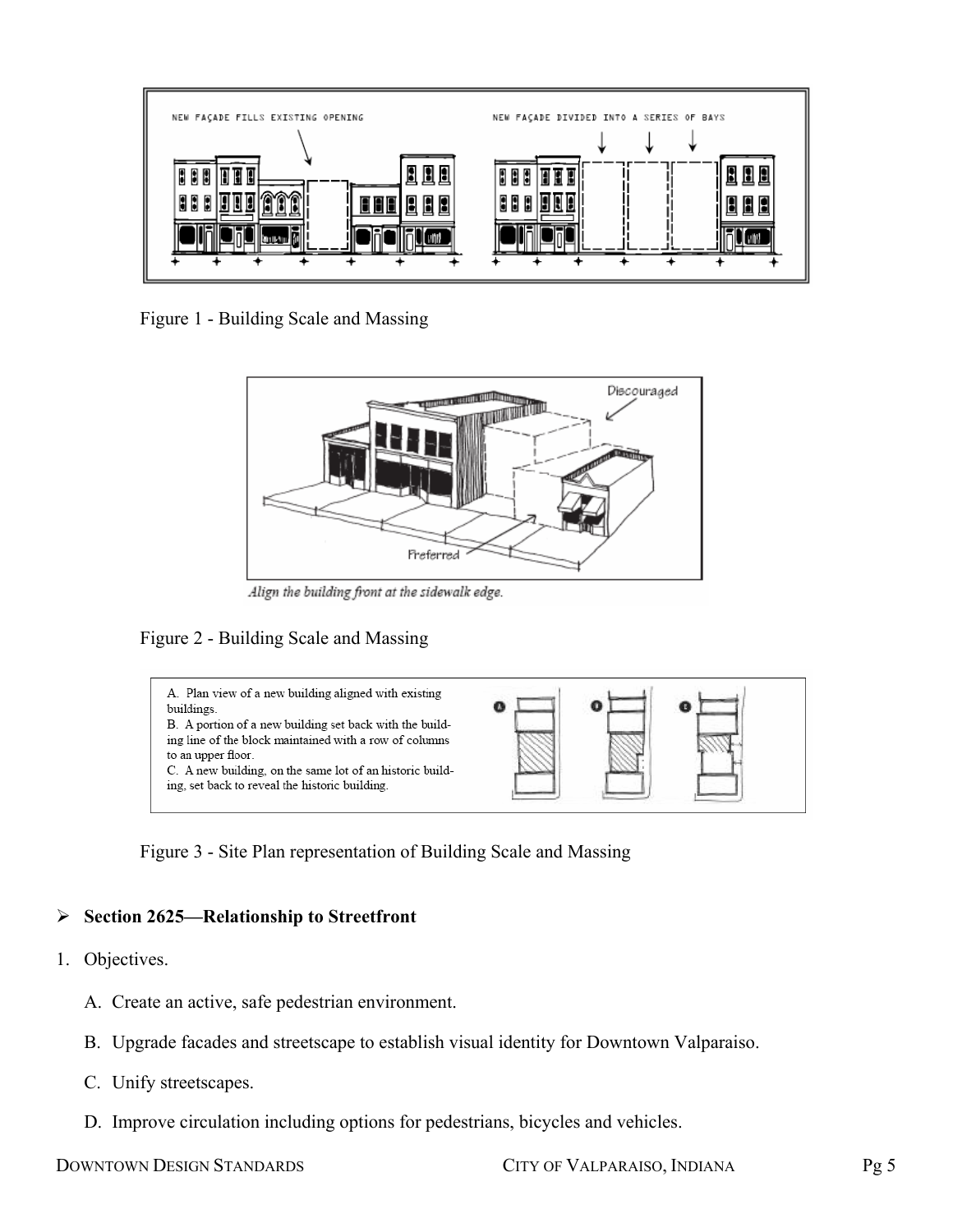- E. Create visual interest and increased activity and public points at *street* corners.
- 2. Design Standards:
	- A. The *street* edge *shall* be defined with *building*, landscaping or other pedestrian-oriented features.
	- B. Buildings shall be located at the front *property line* without a *setback*. The City may allow for up to a 10-foot *setback* on *lots* that are not corner *lots* if:
		- i. The *setback* area is designed and used as *pedestrian-oriented space*, is an extension of the adjacent ground floor *use* (such as tables for a restaurant, or an outdoor display area for goods for sale inside the *building*), or is used by a *use* that is permitted in the C-4 zone (such as an espresso stand).
		- ii. The *setback* area is visually open to pedestrians on the adjacent sidewalk.
		- iii. Vehicle parking is not allowed.
		- iv. Ornamental fencing of 4 feet or less in height and landscaping is acceptable.
	- C. Along downtown streets:
		- i. Principal pedestrian *building* entries must have direct access to the public sidewalk (entries may be on the side of *buildings* but they must be visible from the *street* and connected by a pedestrian pathway).
			- ii. No large outside item display areas and no vending machines are permitted (e.g. kitchen appliances or other similarly large merchandise that is visible from the *street*). Sidewalks shall not be enclosed as *building* space for retailing. Small, temporary displays for items such as groceries, hardware, books, etc. may be allowed in the optional sidewalk finish area provided the display does not impede persons passing side by side comfortably on the sidewalk. Such items shall be brought inside at the close of business each day. A minimum open pedestrian space of four feet in width shall be maintained along the entire length of a property.

## ¾ **Section 2630—Pedestrian Facilities and Amenities**

- 1. Objectives:
	- A. Provide a variety of pedestrian areas to accommodate shoppers, residents, employees and visitors. Along *Streets*, a portion of the required open space should be designed as *pedestrian-oriented space*.
- 2. Design Standards:
	- A. Along *Streets*, pedestrian weather protection is encouraged:
		- i. Buildings located along Streets may provide pedestrian weather protection at least 6-feet deep (measured from the front wall to edge of protection nearest the street) along sidewalks and pedestrian routes.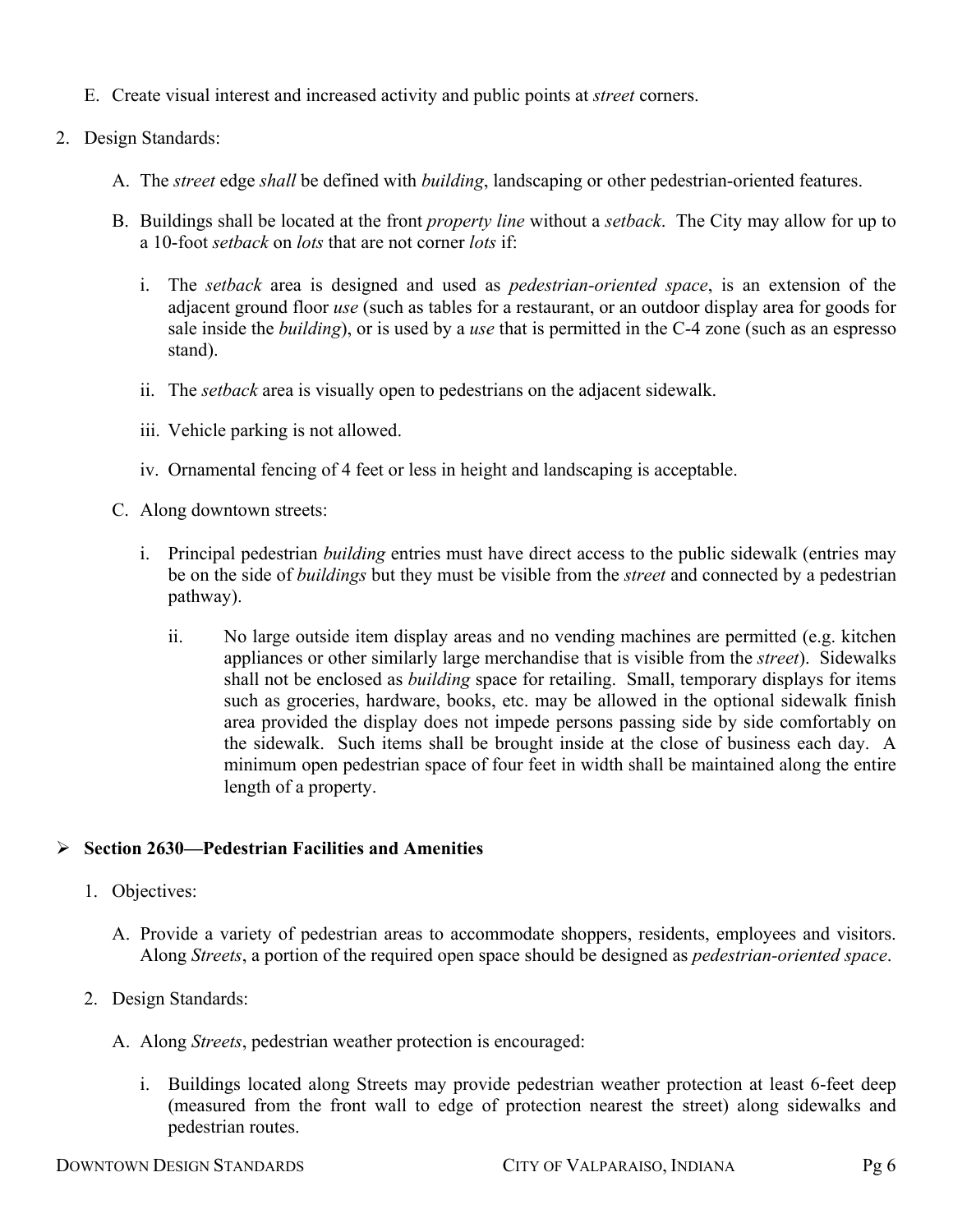- B. Pedestrian weather protection is encouraged in public spaces such as future transit stops, display windows, and outdoor dining.
- C. Pedestrian weather protection shall comply with the following standards:
	- i. Protection may be in the form of awnings, marquees, canopies, or *building* overhangs.
	- ii. Canopies or awnings should not be higher than 15-feet above finish grade at the highest point or lower than 8-feet at the lowest point.
	- iii. The color, material, and configuration of the pedestrian coverings shall be approved by the Director. Coverings with visible corrugated metal or corrugated fiberglass are not permitted unless approved by the Director. Fabric and rigid metal awnings are acceptable if they meet the applicable standards. All lettering, color and graphics on pedestrian coverings must conform to sign code.
	- iv. Backlit awnings are not permitted.
- D. Developments with at least 100 feet of *frontage* along Street shall provide at least 4 of the following pedestrian amenities near the sidewalk. Developments with less then 100 feet of *frontage* along *Streets* shall provide at least 1 of the following pedestrian amenities near the sidewalk for each 22 feet of *frontage* (with a minimum of 2 amenities). Amenities must be consistent with the Streetscape Plan.
	- i. Window displays over the majority of the front *façade*.
	- ii. Pedestrian furniture provide at least two of the following: (1) seating space, (2) supplemental area lighting, (3) drinking fountain, (4) waste receptacle, (5) other item appropriate to the space acceptable to the City. Such elements shall be approved by the Director and compatible with the approved Streetscape Plan.
	- iii. Space for future transit stop with seating (if applicable).
	- iv. *Artwork* integrated with public *street* improvements. The location should provide for public view but not hinder pedestrian traffic.
	- v. Decorative *screen* wall, trellis, or other *building* or *site* feature.
	- vi. Water feature or decorative drinking fountain: Shall be accessible and/or visible by pedestrians from an adjacent sidewalk or *pedestrian-oriented space*. Shall be designed to use water efficiently with low water loss from evaporation and wind.
	- vii. Decorative clock or decorative landmark.
- E. Enhance transit stops by providing rider convenience and amenities such as weather protected seating, newspaper dispensers postal boxes, sheltered public or emergency telephones.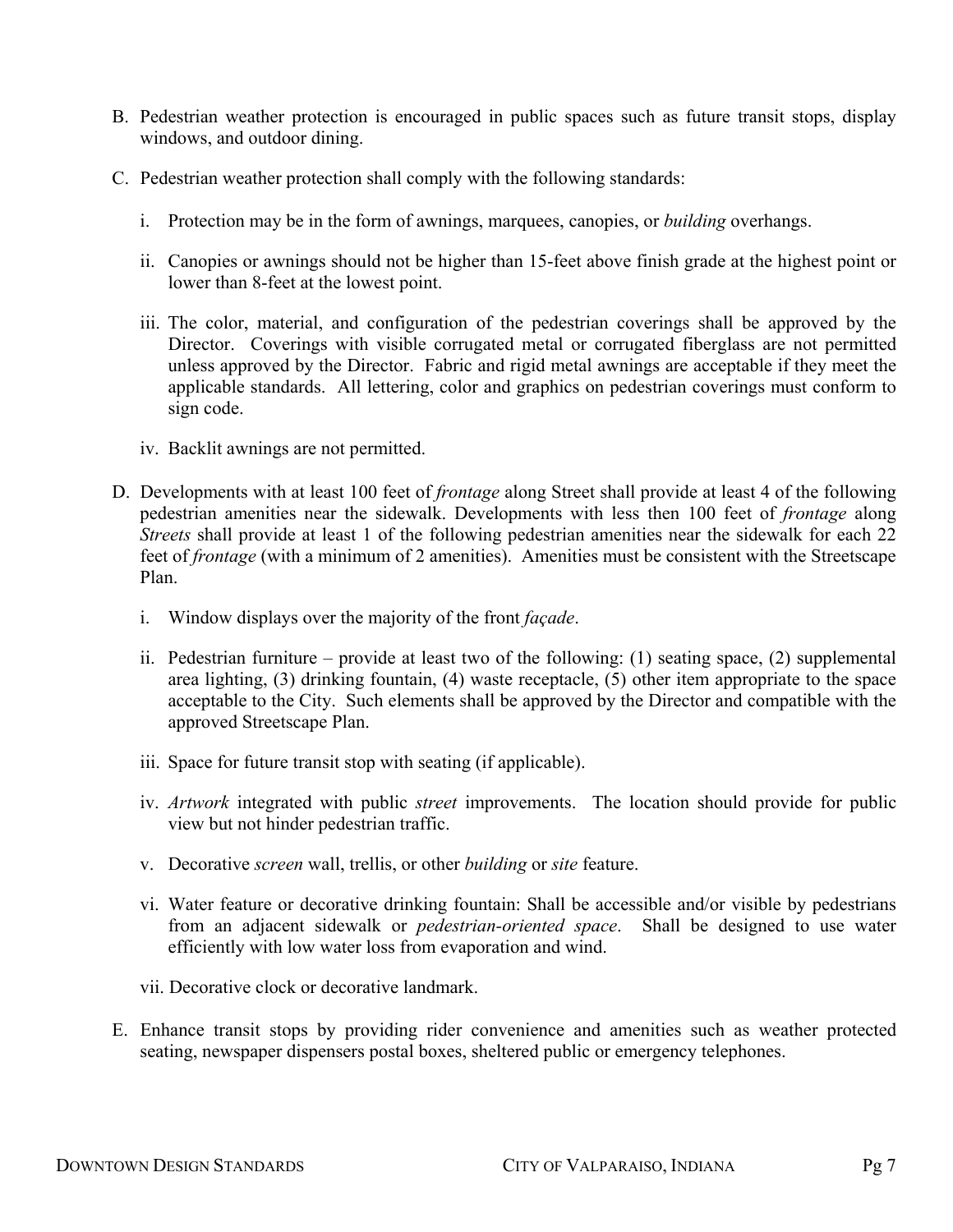# ¾ **Section 2635—Parking Area Location and Design**

- 1. Objectives:
	- A. Provide safe, convenient access to and within *sites* without diminishing quality pedestrian walking or visual experiences.
	- B. Minimize driveway impacts across pedestrian walks.
	- C. Meet the need for adequate parking and minimize the negative effects of the automobile while encouraging transit and other forms of transportation.
	- D. Minimize visual impacts of parking structures on streets and pedestrian-oriented facilities.
- 2. Design Standards:
	- A. Driveways are limited to one entry lane and one exit lane per every quarter block area subject to approval by the City Engineer. Smaller lots may have a driveway passage from street to alley.
	- B. No more than 65-feet of the *Street frontage* (measured parallel to the curb) shall be occupied by parking and driveways. The City may waive or modify this requirement for public safety purposes or if there is no feasible alternative. If a waiver or modification is granted, the design shall incorporate measures such as decorative *screens* along the *street frontage*. Such decorative *screens* shall include pedestrian amenities and visual continuity with structures that define the *street* edge along the *street frontage*.
	- C. Vehicular access to corner lots with less than 300-feet of *street frontage* shall be located on the lowest classified *street* and as close as practical to the *property line* most distant from the intersection.
	- D. Restricting vehicular and pedestrian access between adjoining parking lots at the same grade is prohibited.
	- E. Where parking structures are allowed by other sections of the ordinance:
		- i. The bulk (or mass) of a parking *structure* as seen from the *street* should be minimized by placing its short dimension along the *street* edge. The parking *structure* shall include active *uses* such as *retail* or other appropriate *uses* at the ground level and/or along the *street frontage*.
		- ii. Parking *structures* shall be architecturally consistent with exterior architectural elements of the primary *structure* or adjacent traditional buildings, including rooflines, *façade* design, articulation, *modulation* and finish materials.
		- iii**.** Parking structure facades shall have brick cladding or a combination of brick and other masonry and have regularly spaced square or rectangular fenestration.
		- iv. Parking *structures* and vehicle entrances should be designed to minimize views into the garage interior from surrounding *streets*. Methods to help minimize such views may include, but are not limited to landscaping, planters and decorative grilles and *screens*.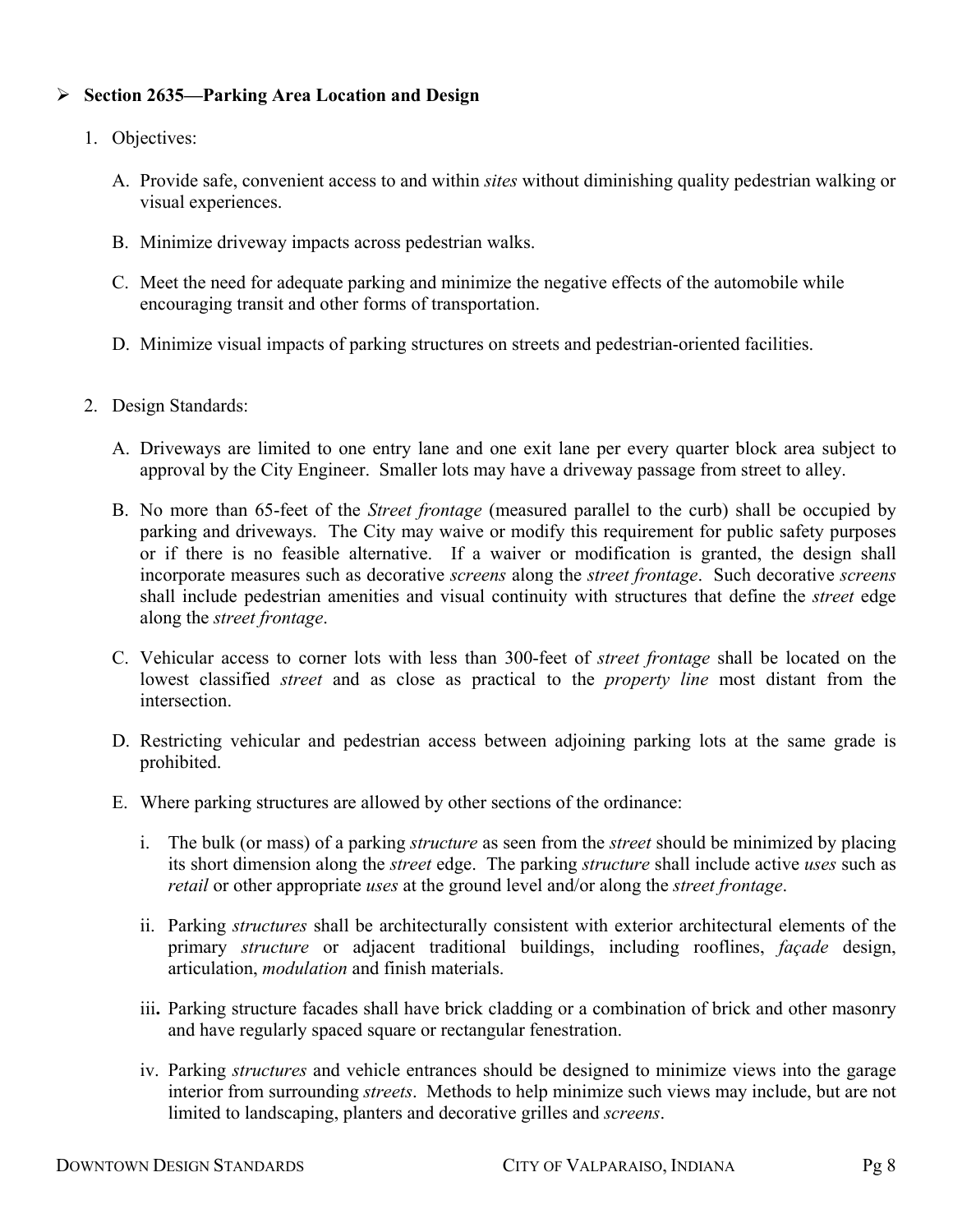iv. Security grilles for parking *structures* shall be architecturally consistent with and integrated with the overall design. Chain link fencing is not permitted for parking *structure* fencing.



structure should be wrapped by retail, office or some other active use along the street edge.

# Figure 4 – Preferred Parking Structure Treatments

# ¾ **2640—Site Lighting**

- 1. Objectives:
	- A. Encourage the use of lighting as an integral design component to enhance *buildings,* landscaping*,* or other *site* features.
	- B. Encourage night skies' visibility and to reduce the general illumination of the sky in Valparaiso.
	- C. Screen light fixtures so that the light source is not visible off-site.
	- D. Reduce horizontal light glare and vertical light trespass from a development *site* onto adjacent parcels.
	- E. Encourage the judicious use of lighting in conjunction with other security methods to increase site safety.
	- F. Discourage the use of lighting for advertising purposes.
	- G. Provide adequate lighting levels in all areas used by pedestrians or automobiles, including *building* entries, walkways, parking areas, circulation areas, and other open space areas.
- 2. Design Standards:

DOWNTOWN DESIGN STANDARDS CITY OF VALPARAISO, INDIANA Pg 9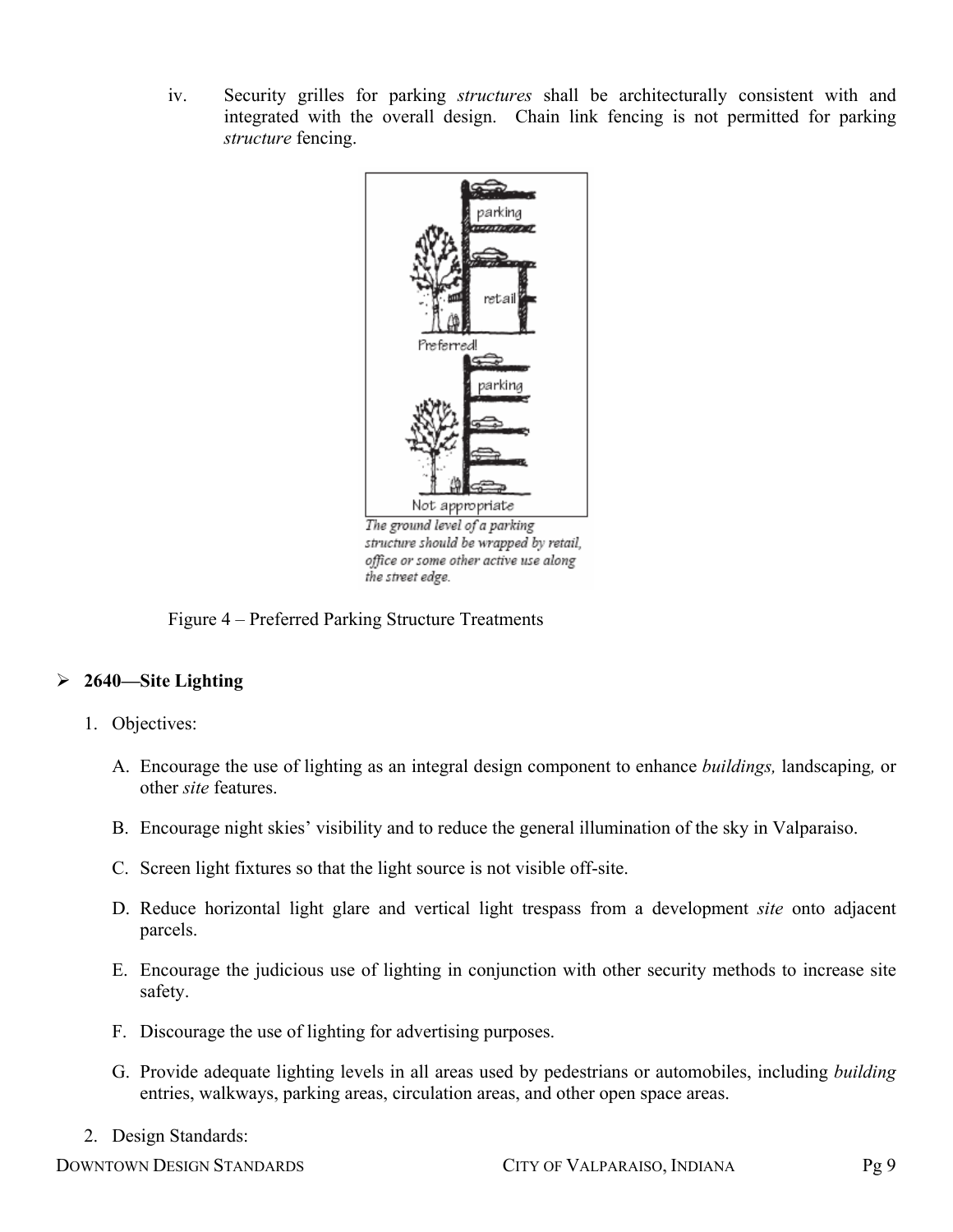- A. All public areas should be lighted with minimum and maximum levels as follows:
	- i. Minimum (for low or non-pedestrian and vehicular traffic areas): 0.5-foot candles
	- ii. Moderate (for moderate or high volume pedestrian areas): 1-2 foot candles
	- iii. Maximum (for high volume pedestrian areas and *building* entries): 4-foot candles
- B. Lighting should be provided at consistent levels, with gradual transitions between maximum and minimum levels of lighting and between lit areas and unlit areas. Highly contrasting pools of light and dark areas shall be avoided.
- C. Parking lot lighting fixtures should be non-glare and mounted no more than 25 feet above the ground. All fixtures over 15 feet in *height* shall be fitted with a full cut-off shield.
- D. Pedestrian-scaled lighting is encouraged in areas of pedestrian activity. Traditional gooseneck fixtures are encouraged on facades.
- E. Lighting shall enable pedestrians with normal vision to identify a face 15 yards away in order to promote safety.
- F. All *building* lights should be directed onto the *building* itself and/or ground immediately adjacent to it. The light emissions should not be visible above the roofline of the *buildings.*
- G. Ornamental light fixtures other than traditional cobra head street poles are encouraged.

## ¾ **Section 2645—Service, Loading, Outdoor Storage and Mechanical Areas**

- 1. Objectives:
	- A. Minimize adverse visual, olfactory, or auditory impacts of service, loading, outdoor storage and mechanical equipment areas at ground and roof levels.
	- B. Encourage more thoughtful sitting and reduce impacts of service, outdoor storage and mechanical areas.
- 2. Design Standards:
	- A. Landscaping or other forms of *screening* shall be provided around outdoor service, storage, loading and mechanical areas to provide sensory (visual, olfactory, auditory) *screening* from adjacent properties, *streets*, affected pedestrian circulation routes, and affected *pedestrian-oriented spaces.*
	- B. Integrate outdoor storage areas and loading facilities into the *site* design to minimize their size, reduce visual impact, and where appropriate allow for pedestrian and vehicular movement between *sites.*
	- C. The total area allowed for outdoor storage and/or merchandise display shall be less than five percent (5%) of the total *gross floor area* of the *use*. This standard shall not apply to temporary *uses* such as material storage during construction, street vendors, City-approved community fairs and events, and periodic outdoor uses, such as farmers markets.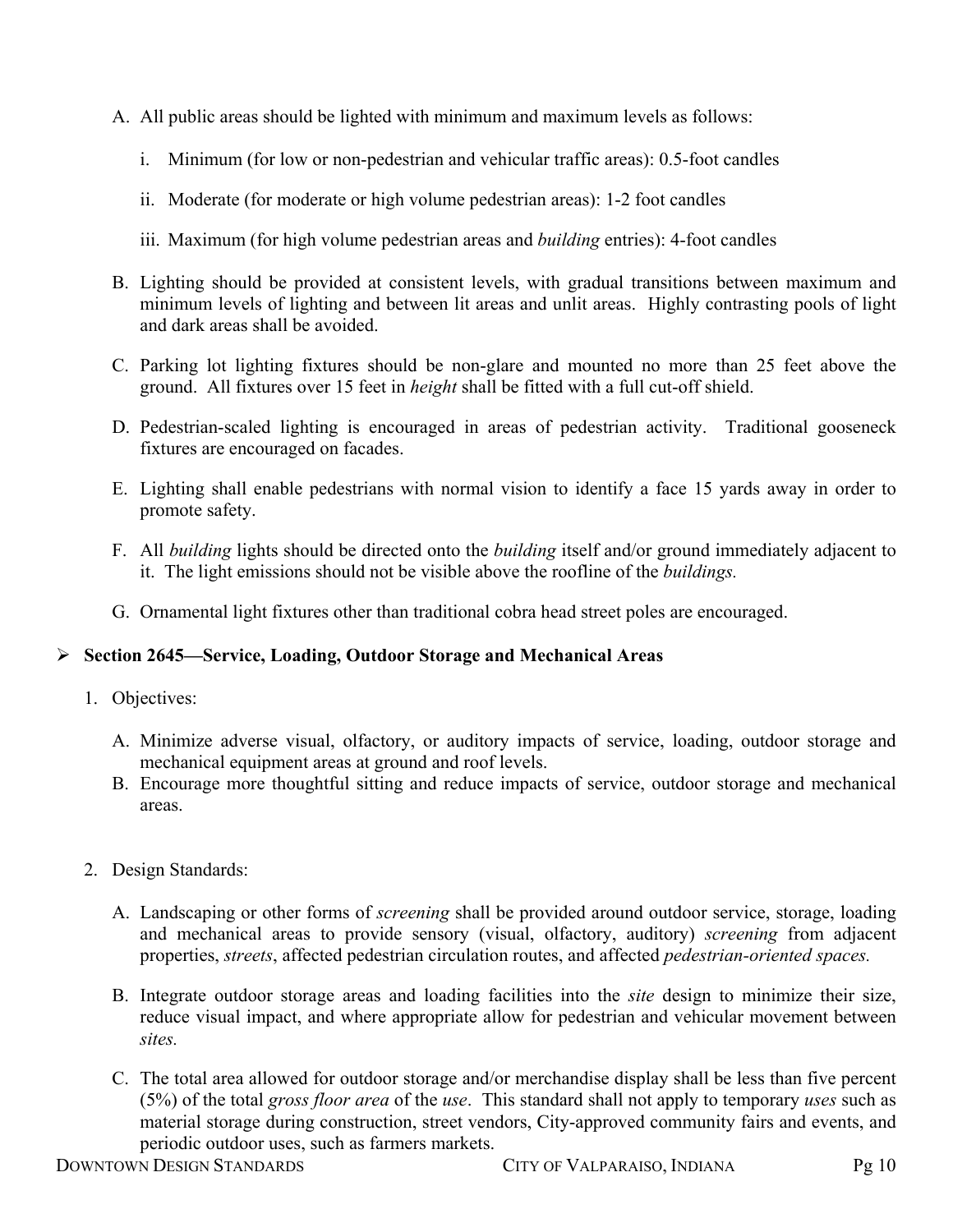D. Dumpsters, refuse and recycling containers shall not be directly visible from the sidewalk and adjacent properties. They shall be *screened* by minimum 6-feet high masonry or solid wood enclosures painted or tinted to match the primary building designed to *screen* refuse containers, including lids, and refuse stacked in containers. Chain link fencing with slats on gates shall not be permitted except in cases where the enclosure and gates are not visible from any street, public way, alley or adjoining properties. Slats are not permitted materials on the sides and rear screening of a dumpster or similar container.



Figure 5 - Dumpster and Service Area Screening

- E. Locate and *screen* mechanical equipment at ground level and attached to *structures* to reduce visual impacts from *streets* and *adjoining* properties.
- F. Locate and *screen* service areas to reduce adverse sensory impacts.
- G. Locate and *screen* roof mounted mechanical equipment so that the equipment is not visible when viewed from ground level of adjacent properties. *Screen* or match the color of roof mounted equipment with the exposed color of the roof to minimize visual impacts when roof mounted equipment is visible from nearby *buildings* and higher elevations.
- H. Locate and *screen* utility meters, electrical conduit, and other service and utilities apparatus so as not to be visible from *adjoining* and nearby *streets*.
- I. For new projects all utilities servicing buildings within the ordinance shall be run underground to reduce visual clutter.
- J. Window air conditioning units shall not be installed on any building façade that faces a street.
- K. Low-profile mechanical units on rooftops that are not visible from public ways shall be used. Mechanical units shall be set back from the building edge and located in areas that are not visible or obtrusive. Satellite dishes, antennae, and similar technology should not be visible from the street.

# ¾ **Section 2650—Building Design Character**

DOWNTOWN DESIGN STANDARDS CITY OF VALPARAISO, INDIANA Pg 11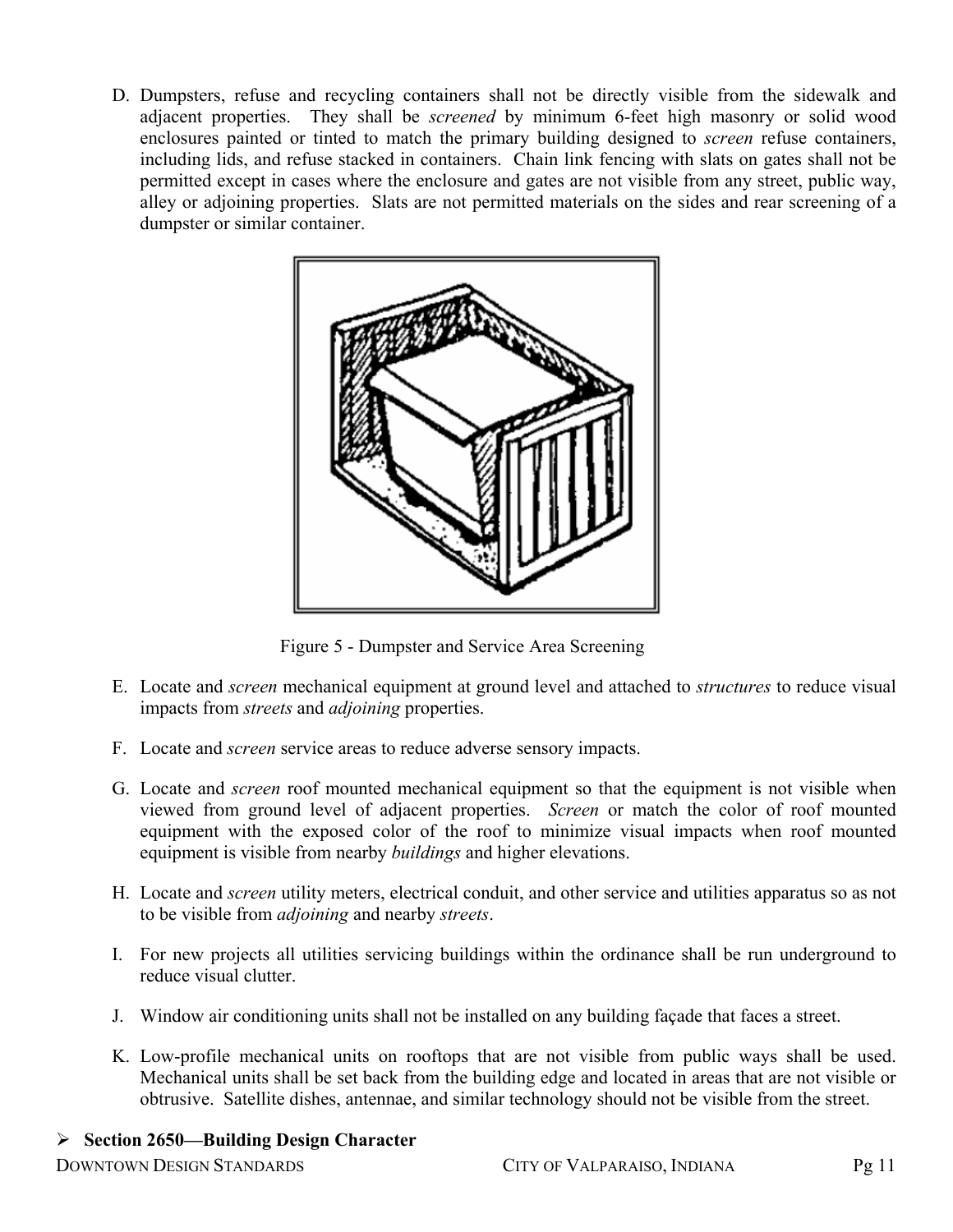- 1. Objectives:
	- A. Design *buildings* that reflect a traditional main street character. Traditional main street character refers to a collection of *structures* designed and built in the early 1900's when *structures* were composed of simple forms expressed through commonly available materials such as brick, masonry, stone and ornamental trim. Design of *structures* along traditional main *streets* incorporated integral expressions responding to local climate, topography, ecosystems, and evolved social organization.
	- B. Encourage *buildings* design that has visual character and creates comfortable human environments.
- 2. Design Standards:
	- A. The general form of *structures* is to be simple, three-dimensional forms characteristic of early 1900's main streets that orient to and participate in the activities of the *street.*
	- B. *Structures* with multiple component forms are to be integrated for visual unity.
	- C. Visually expose components that support and/or stabilize structures when compatible with design.
	- D. Avoid excessively themed architecture, corporate or franchise architecture that is not compatible with traditional main street character.
	- E. Adapt *building* access to site conditions for level, convenient, obvious entry.

#### ¾ **Section 2655—Building Scale and Mass**

- 1. Objectives:
	- A. Encourage the use of *building* components that are *human scale*. Provide rhythm and façade scaling elements*.*
	- B. Encourage *architectural scale* of development that is compatible with desired existing adjacent development or commercial areas within 100 feet of horizontal distance.
- 2. Design Standards:
	- A. All new *buildings* shall provide along their *facades* that are visible from the *street* or public park or open space the following:
		- i. Upper Story Stepback: Four story or higher *buildings* must stepback upper stories by at least 10 feet measured from the *façade* of the third floor facing the *street* or public park or open space. The *Director* may waive or modify this requirement if there are stepbacks on one or more of the first three floors
		- ii. Horizontal Building Modulation: The maximum width of building *facades* (as measured horizontally along the *building* exterior) without *building modulation* shall be a multiple of 22 feet.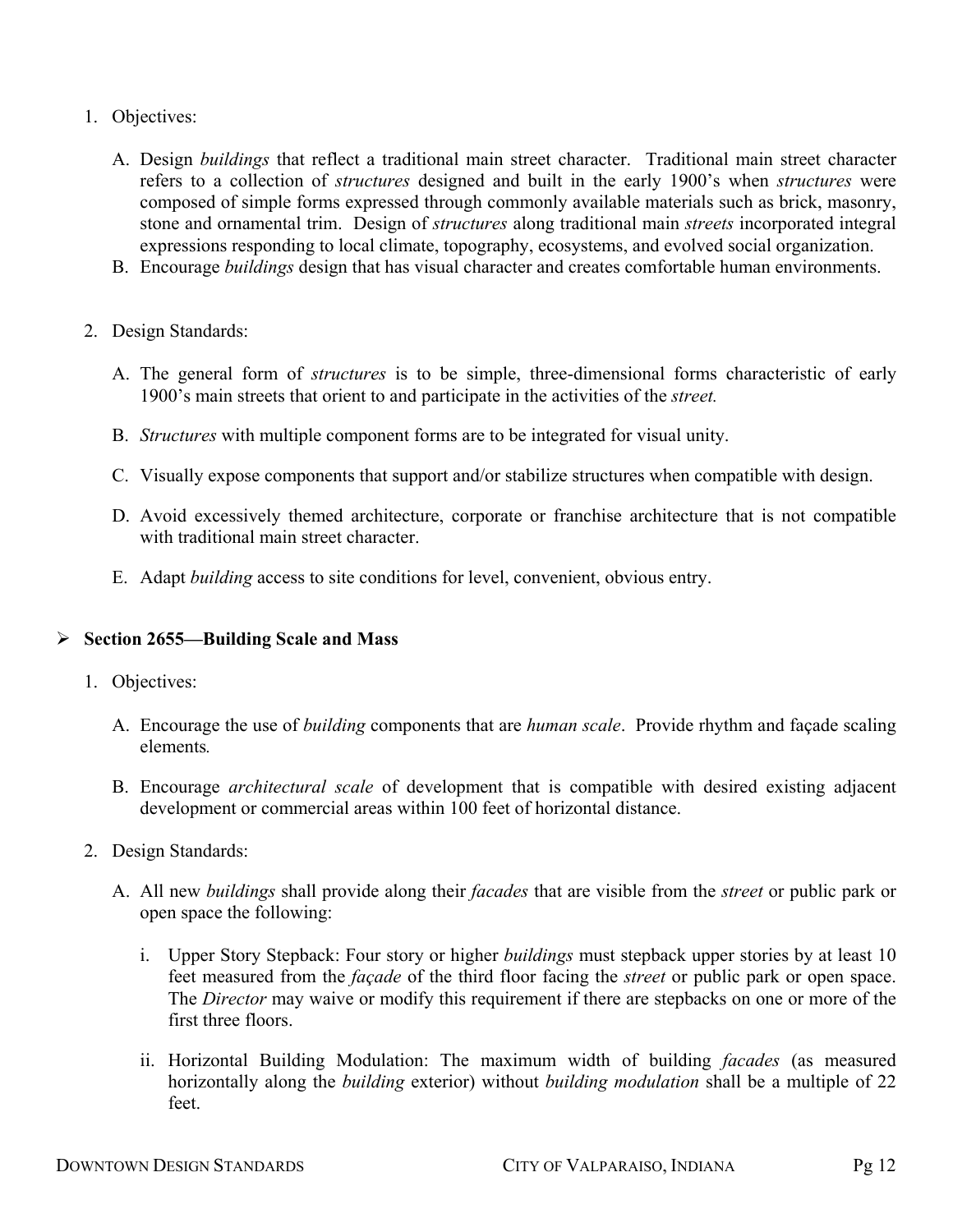- iii. Modulated roofline: Roofs are a design element and should relate to the *building façade* articulations.
	- a. For flat roofs or *facades* with a horizontal eave, fascia, or parapet change roofline so that no un-modulated segment of roof exceeds 44-feet. Minimum vertical dimension of roofline *modulation* is the greater of two feet or 0.1 multiplied by the wall *height* (finish grade to top of wall).
- iv. All buildings should incorporate elements that divide façade planes and create a visual play of light and shadow. Long, uninterrupted horizontal elements should be avoided. *Building* articulation shall be accomplished with design elements such as the following, so long as the articulation interval does not exceed 66-feet.
	- a. Repeating distinctive window patterns at intervals less than the articulation interval.
	- b. Providing a porch, patio, *deck*, or covered entry for each articulation interval.
	- c. Providing a *balcony* or bay window for each articulation interval.
	- d. Changing the roofline by alternating parapet heights.
	- e. Changing materials with a change in *building* plane.
	- f. Providing lighting fixtures, trellis, tree, or other landscape feature within each interval.
- v. Vertical "articulation": To moderate the vertical scale of *buildings*, the design shall include techniques to clearly define the *building's* top, middle and bottom. The following techniques are suggested methods of achieving vertical articulation:
	- a. Top: strong eave lines, cornice treatments, horizontal architectural detailing. This treatment should return into alleyways 20 linear feet minimum and the full length of any facades clearly visible to the public.
	- b. Middle: Windows with thoughtful solid-to-void ratios that exhibit window patterns of adjacent traditional buildings, *balconies*, material changes, railings and similar treatments that unify the *building* design.
	- c. Bottom: Pedestrian-oriented storefronts, large windows, pedestrian scale *building* detail, kick plates below windows, sign band awnings, and arcades.
	- d. Where appropriate, the *applicant* should coordinate the horizontal elements (i.e. cornices, window lines, arcades, etc.) in a pattern and *height* to reflect similar elements on neighboring *buildings* that exhibit the City's desired scale and character for the area.
- vi. Cluster smaller uses and activities around entrances on *street*-facing *facades.*
- vii. The *Director* may allow other methods that provide architecturally scaled elements not specifically listed in this section. The proposed methods must satisfy the intent of the design standards.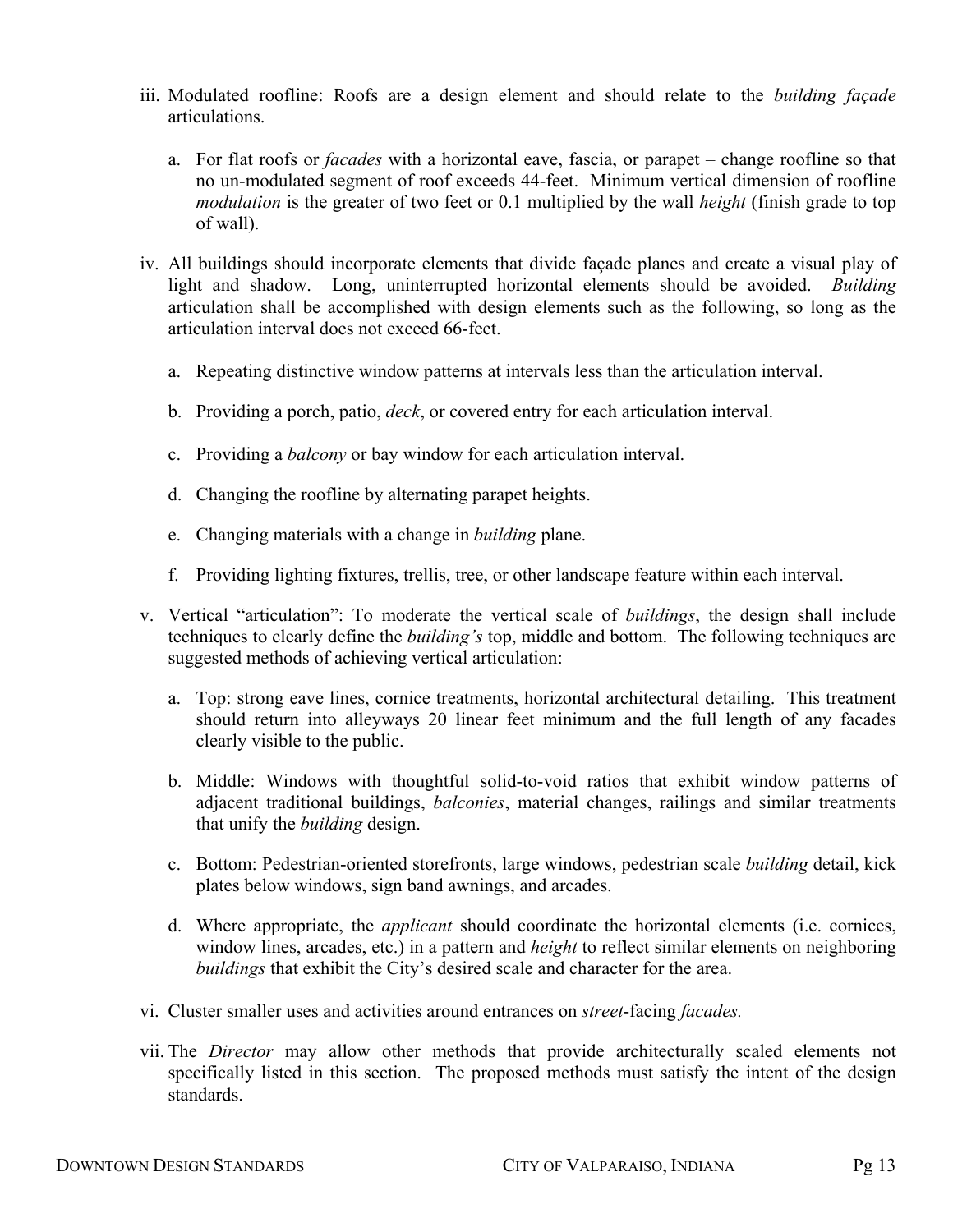

Figure 6 - Horizontal and Vertical Building Modulation

# ¾ **Section 2660—Building Exteriors**

- 1. Objectives:
	- A. Ensure that *buildings* have design integrity at all observable distances.
	- B. Ensure that exterior finishes are compatible with traditional main street character.
	- C. Enhance *buildings* with appropriate design details*.*
	- D. Encourage pedestrian-friendly *street facades* along *Streets* and public parks or open spaces.
	- E. Architecturally accentuate *building* corners at *street* intersections.
	- F. Encourage the use of high-quality, permanent, compatible materials that will upgrade the visual image of Downtown Valparaiso.
	- G. Use the architectural elements of a *building* and landscaping to highlight and define the entrance.
	- H. Reduce the visual impact of large, undifferentiated walls.
	- I. Reduce the apparent size of large walls through the use of various architectural and landscaping **treatments**
- 2. Design Standards:
	- A. Material finishes shall reflect the early 1900's main street *vernacular* for *building* materials for new building construction and buildings constructed before 1930.
		- i. A new design that draws upon the fundamental similarities among older buildings in the area without copying them is preferred. This will allow the new project to be construed as a product of its own time, yet be compatible with its historic neighbors.
		- ii. The literal imitation of older historic styles is discouraged.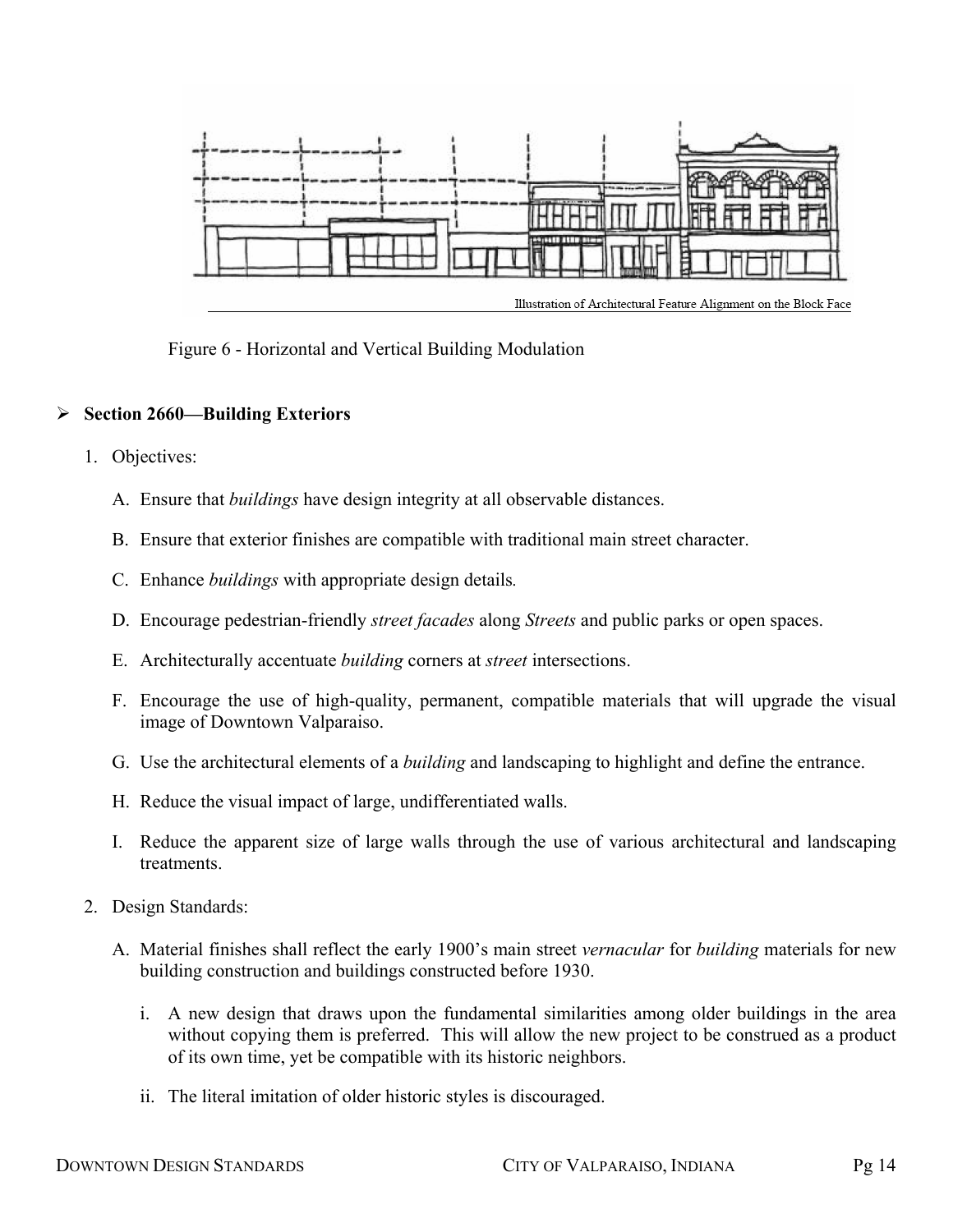- iii. A new building should maintain the alignment of key horizontal elements along the block. Windowsills, moldings and mid-belt cornices are among those elements that should align.
- A. Exterior finish colors are to (1) express the integral color of *building* materials i.e. brick, cast stone), (2) be neutral shades of natural colors found in nature in the local region, and (3) may include limited use of approved compatible accent colors. The color of neighboring *buildings* that comply with this section should be considered when selecting colors for repainting or remodeling of existing *structures* and for new *structures*.
- B. New *buildings* shall incorporate at least two of the following measures compatible with early 1900's main street buildings:
	- i. Decorative rooflines: For example, an ornamental molding, entablature, frieze or other roofline device visible from the ground level. If the roofline decoration is in the form of a linear molding or board, then the molding or board must be at least 8 inches wide.
	- ii. Decorative treatment of windows and doors: For example, decorative molding/framing details around all ground floor windows and doors, decorative glazing, or door designs located on *facades* facing *streets* or public parks or open spaces.
	- iii. Decorative light fixtures with a diffuse visible light source such as a globe or "acorn" that is nonglaring or a decorative shade or mounting.
	- iv. Natural building materials, including the following:
		- a. Masonry, brick or stone.
		- b. Other materials with decorative or textural qualities as approved by the City
- C. Note the year of construction of a *building* by the installation of a permanent case metal plaque attached to the *building*. Stone or masonry set integral with other masonry on the front *building* elevation facing the principal *street* may be used in lieu of a cast metal plaque. The year of construction is to be noted by numbers not less than six inches high but not more than 12-inches. Other information associated with the *building* that may have historic interest in the future may be included.

Building addresses shall be prominently displayed and consist of individual letters and numbers of 6- 10" in height.

- E. *Building facades* located within 20 feet of a sidewalk along *Streets*, shall include transparent window area or window displays along the majority of the ground floor *façade* between 2-feet and 8-feet above ground level and three or more of the following elements:
	- i. Storefront with recessed entrance(s).
	- ii. Sign band (horizontal).
	- iii. Prominent building address.
	- iv. Seasonal planters/landscaping.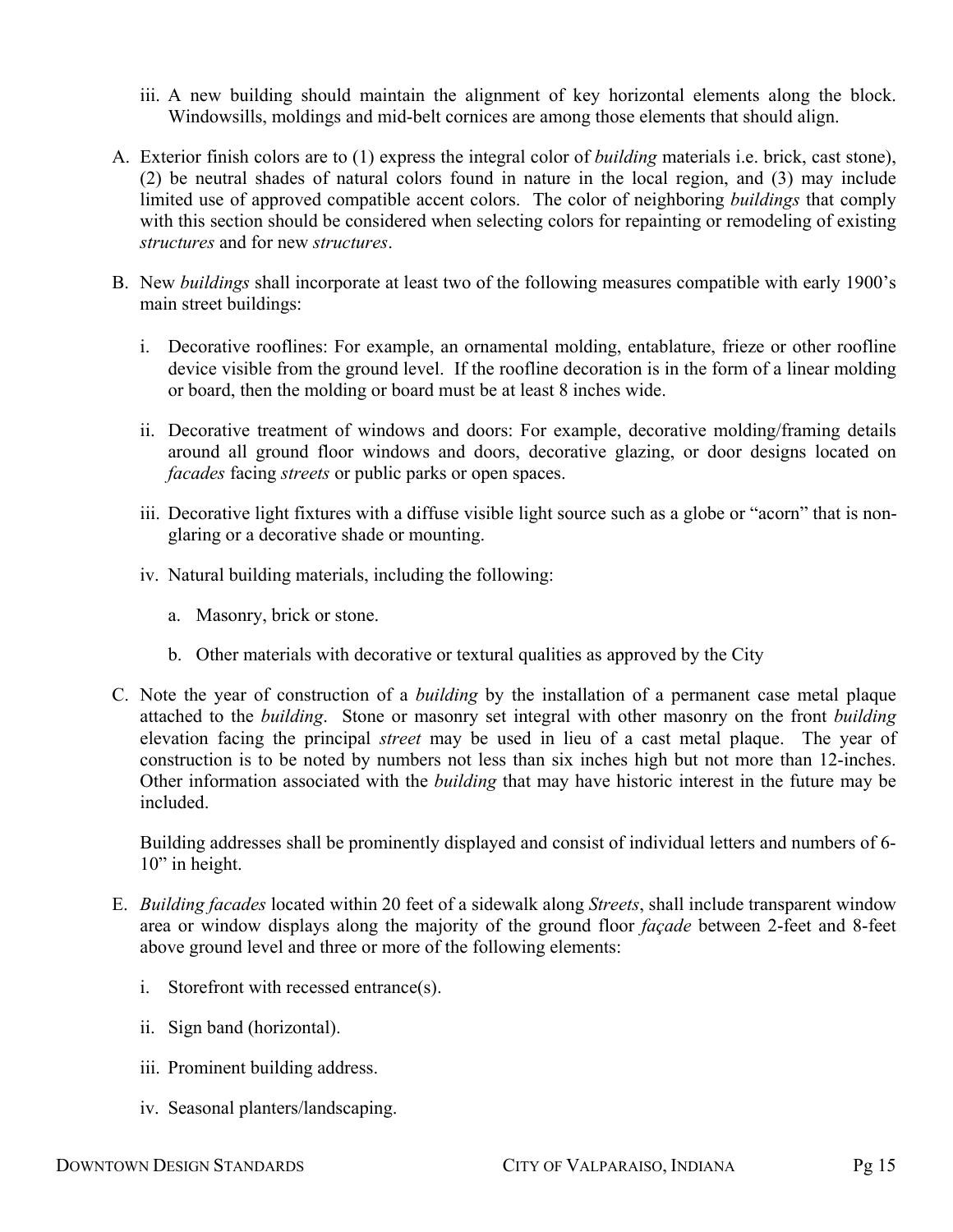- F. All new *buildings* located within 15-feet of a *property line*, at the intersection of *streets*, are required to employ two or more of the following design elements or treatments to the *building* corner facing the intersection.
	- i. Provide a corner entrance to a store, *courtyard, building* lobby, atrium, pedestrian pathway, or *pedestrian-oriented space*.
	- ii. Include a corner architectural element such as:
		- a. Bay window or turret.
		- b. Roof *deck* or *balconies* or upper stories.
		- c. Building core stepback "notch" or curved *façade* surfaces.
	- iii. Special treatment of pedestrian weather protection canopy at the corner of the *building*.
	- iv. Other similar treatment or element approved by the City.
- G. The arrangement, proportion and design of windows and doors (fenestration) shall conform to the following, compatible with early 1900's main street buildings:
	- i. The *height* to width ratio of single openings and group openings are to be proportionately scaled to the wall and adjacent buildings.
	- ii. Door and window details and trim suitably scaled to the wall and adjacent buildings.
	- iii. Reduce large expanses of glass used in windows and doors to smaller component windows reminiscent of traditional main street *vernacular* when adjacent to sidewalks or other pedestrian use areas.
		- *v.* The total square footage of windows along a *façade* facing a *street* shall be a minimum of 15% of the square footage of the *façade.*



Figure 7 – Storefront and Window Rhythm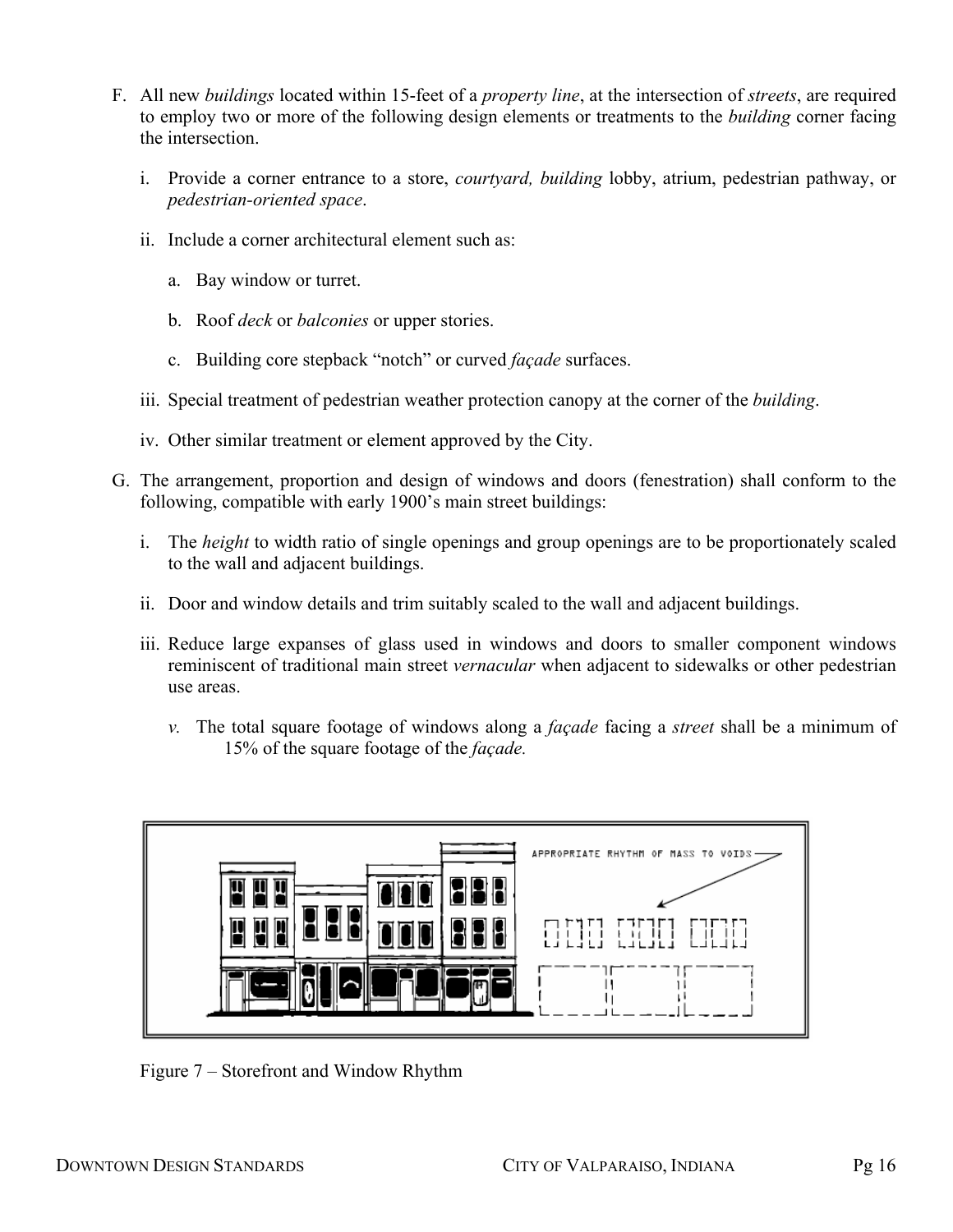

Figure 8 - Typical Historical Window Treatments



Figure 9 - Inappropriate Window Modifications

- H. Retain *facades* that reflect the heritage of the City. Facades of vintage *buildings* may be adapted to contemporary use with compatible materials. Use of metal or wood siding, metal *screening*, plastic, plywood, sheet wood products, or fiberglass to cover over existing, *facades* is prohibited. Wood should not be used to cover over existing brick or stone masonry.
- I. *Building* exteriors shall be constructed from high quality, durable materials. Preferred exterior *building* materials that reflect the City's desired traditional main street character are as follows:
	- i. Masonry;
	- ii. Cast Stone;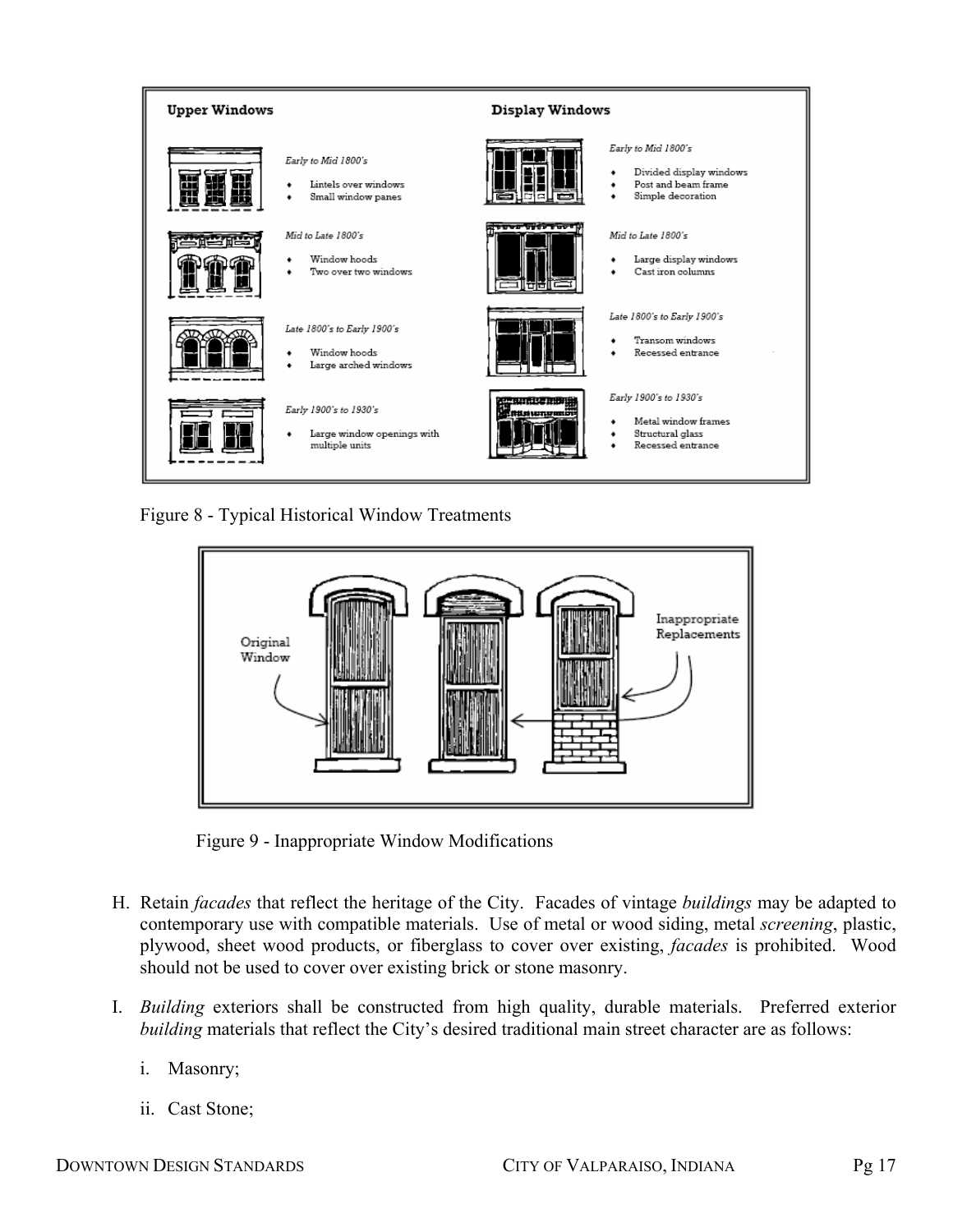- iii. Tile;
- iv. Other materials subject to approval by the City.
- J. If concrete or concrete blocks (concrete masonry units or "cinder blocks") are used for walls that are visible from a *street*, public park or open space, or pedestrian route then the concrete or concrete block construction must be architecturally treated in one or more of the following ways.
	- i. Use of polished aggregate surfaces emulating stone.
	- ii. Use of other masonry types such as brick, or tile in conjunction with the concrete or concrete blocks.
	- iii. Use of decorative coursing to break up *blank wall* areas.
	- iv. Use matching colored mortar where color is an element of architectural treatment for any of the options above.
- K. The following materials are prohibited in visible locations:
	- i. Corrugated or beveled metal siding.
	- ii. Vinyl or plywood siding.
	- iii. Tinted or mirrored glass (except stained glass) as a major *building* element.
	- iv. Corrugated fiberglass.
	- v. Chain link fencing (except for temporary purposes such as a construction site or as a gate for a refuse enclosure).
	- vi. Crushed rock/crushed tumbled glass.
	- vii. Exterior Insulation Finish Systems (EIFS) when used for the dominant façade material.
- L. Building entrances should appear similar to those used historically. Clearly define the primary entrance with traditional architectural detailing, landscape features such as ornamental paving, tilework, planters and/or planting beds, or canopies. A contemporary interpretation of a traditional building entry, which is similar in scale and overall character to those seen historically, is encouraged in new buildings.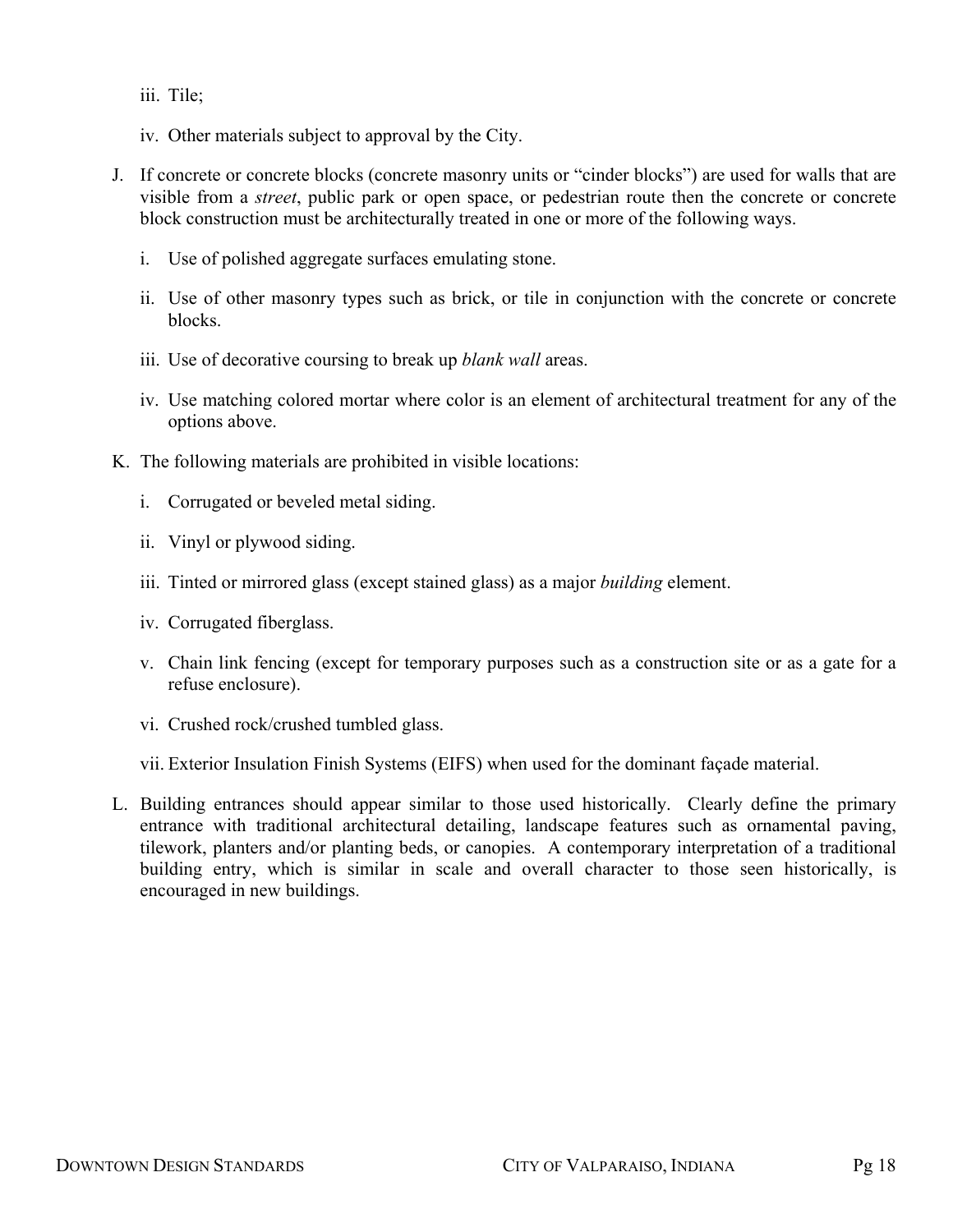

Figure10 - Typical Historical Entryway Treatments

- M. *Blank walls* shall not be visible from a *street,* public park or open space. If a property is redeveloped including improvement totaling more than 50% of the assessed value of the property, existing *Blank walls* within 50-feet of and visible from a *street*, public park or open space, or adjacent *lot*, shall be treated in one or more of the following methods:
	- i. Install a vertical trellis in front of at least 50% of the wall length with climbing vines or plant materials.
	- ii. Provide a landscaped planting bed at least 8-feet wide or raised planter bed at least 2-feet high and 3-feet wide in front of the wall. Plant materials that will obscure or *screen* at least 50% of the wall's surface within 3 years are to be planted in the planting bed.
	- iii. Provide regular fenestration consistent with that of the front facade.
	- iv. Non-frontage (except rear) building walls shall be limited to a minimum of 15% glass openings and a maximum of 60%.
	- v. Other methods as approved by the City.
- M. Treatment of *blank walls* is to be proportional to the front facade. All of the proposed methods are subject to approval by the Director. The *applicant* must submit architectural plans and elevations showing proposed treatments for approval.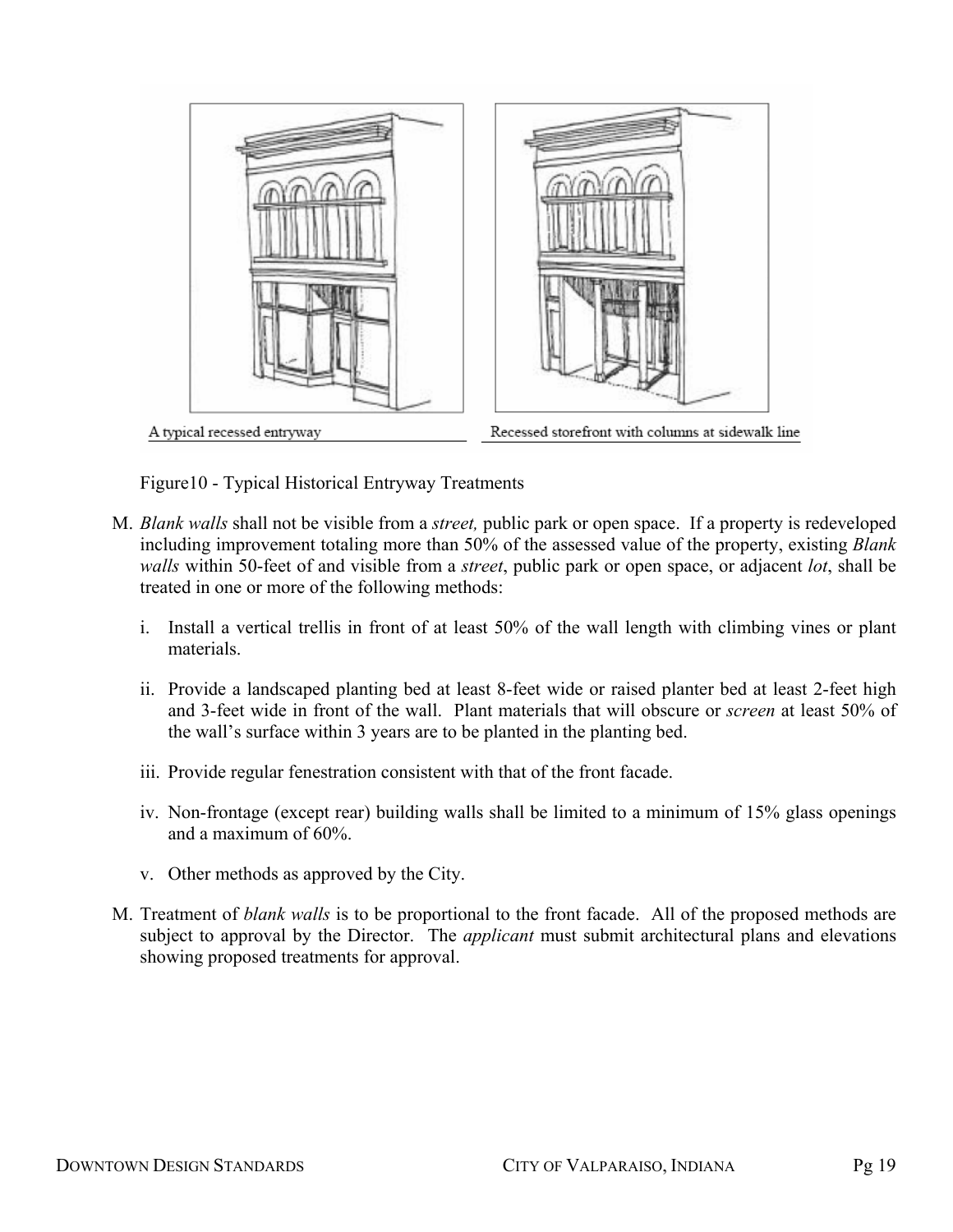

Figure 11 - Blank Wall Landscaping Treatment

O. Prototype design for franchises should use customized components that are consistent with the desired traditional main street character and that reinforce visual consistency with other adjacent *buildings*. No franchise architecture will be allowed unless it can be shown that it is harmonious with the elements of typical early 1900's architectural detail..

## ¾ **Section 2665—Signs and Awnings**

- 1. Objectives:
- A. Ensure that signage and awnings installed in the CBD Central Business District are appropriate and architecturally compatible in terms of placement, materials, and appearance with early 1900's architecture of downtown Valparaiso.
- B. Ensure that existing signage and awnings in Downtown Valparaiso are brought into compliance over time.
- 2. Sign Standards
- a. Wall signs attached to the façade of buildings shall only be permitted in an area of the façade between the top of the ground floor windows and 12 inches below the bottom sill of the second floor windows, otherwise known as the "sign band". The maximum vertical dimension of signage in this area shall be one and one-half  $(1 \frac{1}{2})$  feet. Wall signs shall have raised trim or a raised border of some fashion other than paint. Cabinet style signs, and internally illuminated signs shall be prohibited.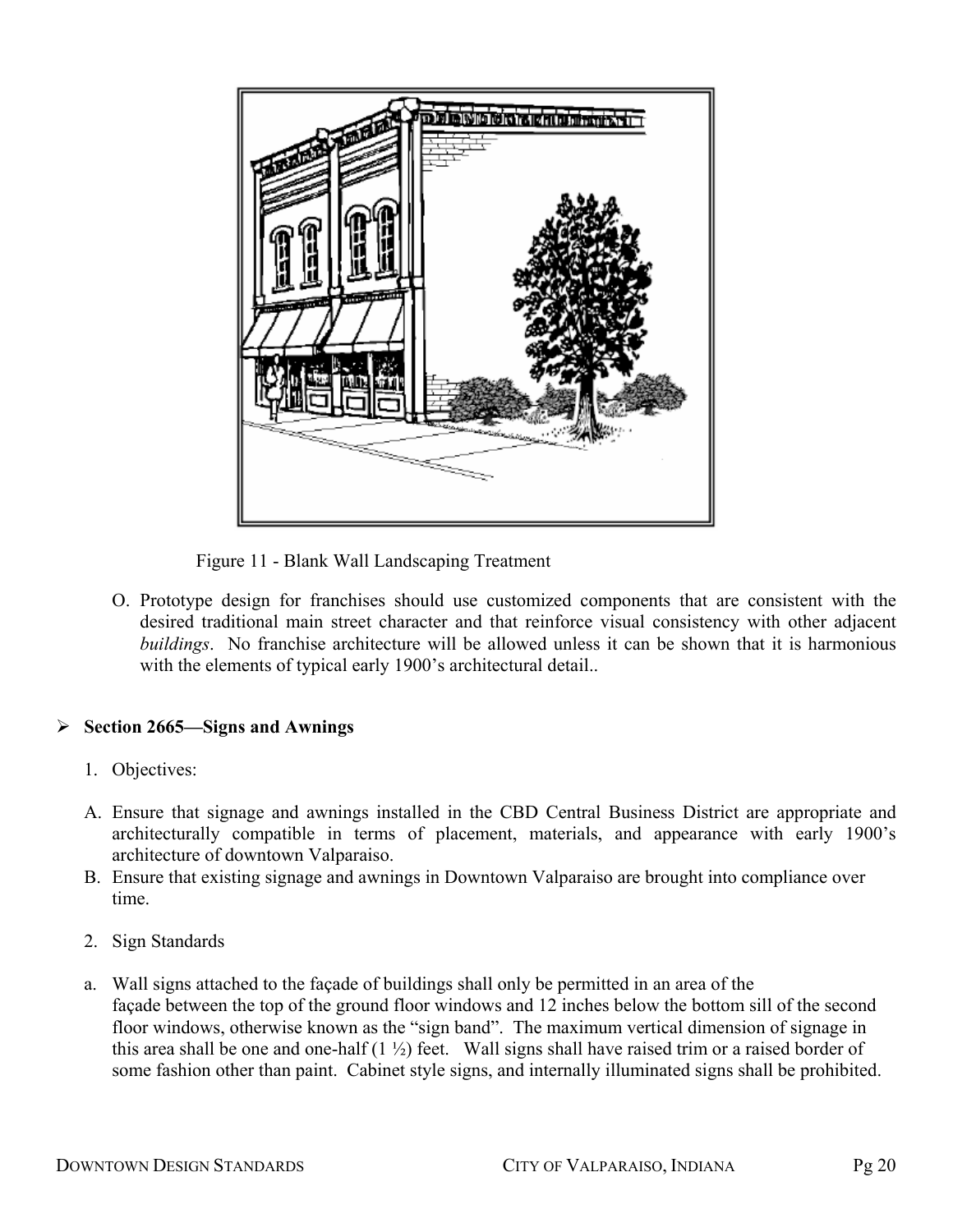

Figure 12 - Historical Wall and Awning Signage Applications



Figure 13 - Historical Signage and Awning Application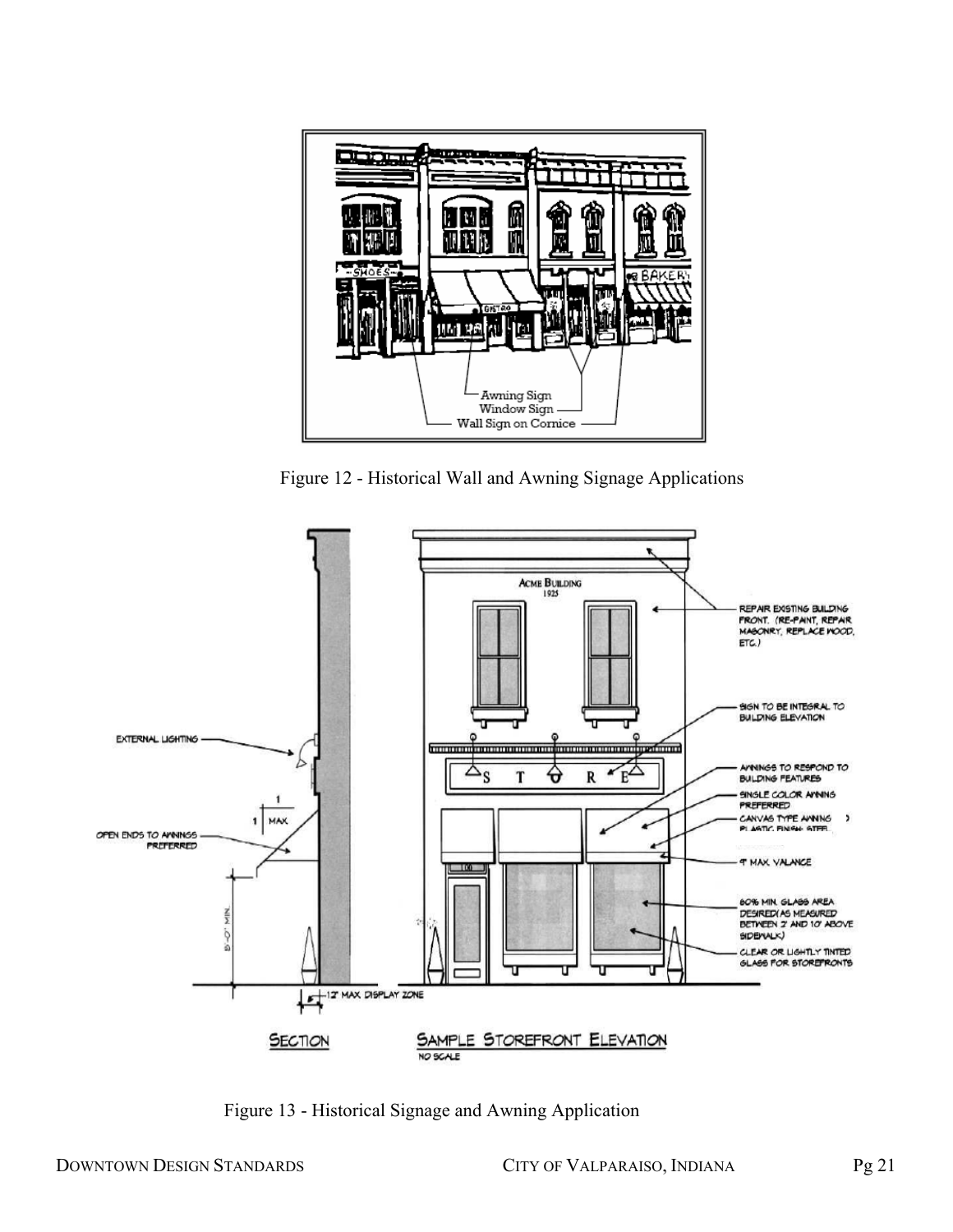b. Individual raised letters and numbers within the field of a sign band shall be installed with equal top and bottom margins are encouraged. Such signs shall be externally illuminated. Gooseneck style direct lighting is strongly encouraged.



Figure 14 – Historical Wall Sign and External Lighting

- c. Window and door signage shall be limited to a maximum of 25% of the window or door window on which the signage is located.
- d. Signs should not be mounted through masonry units on the façade of the building, rather installation through mortar joints is encouraged in order to protect the integrity of the masonry façade material.
- e. Signage shall be constructed of high-quality durable materials, flat painted wooden boards (such as OSB or CDX Plywood not part of a framed sign band) and plastic letters shall be prohibited sign materials. Signage shall be created and installed by a registered sign contractor.
- f. *Movable Signage Boards.* Placement of moveable signage boards to display daily specials (such as sandwich boards) shall be permitted according to the following:
	- 1. Limited to one sign board per tenant/business with the total area of the sign not exceeding seven (7) square feet per business.
	- 2. All signage boards shall be professionally designed, printed and mounted on durable signage board.
	- 3. Signage shall be limited to the advertisement and sales of merchandise or services directly associated with the business type.
	- 4. Such signage shall be permitted to be displayed on pedestrian walkways located adjacent or nearly adjacent to the entrance of an establishment. Such signage shall not be placed in any drive or access area, nor placed within any landscape area. Such signage shall not be used as a replacement for directional signage.
	- 5. Such signage shall be located a maximum of ten (10) feet from an public entrance to an establishment.
	- 6. Such signage shall be brought inside at dusk or close of business day each day
	- 7. Such signage shall not block or impede pedestrian rights of way or walkways
	- 8. Such signage shall not be internally or externally directly illuminated.
- 3. Awning Standards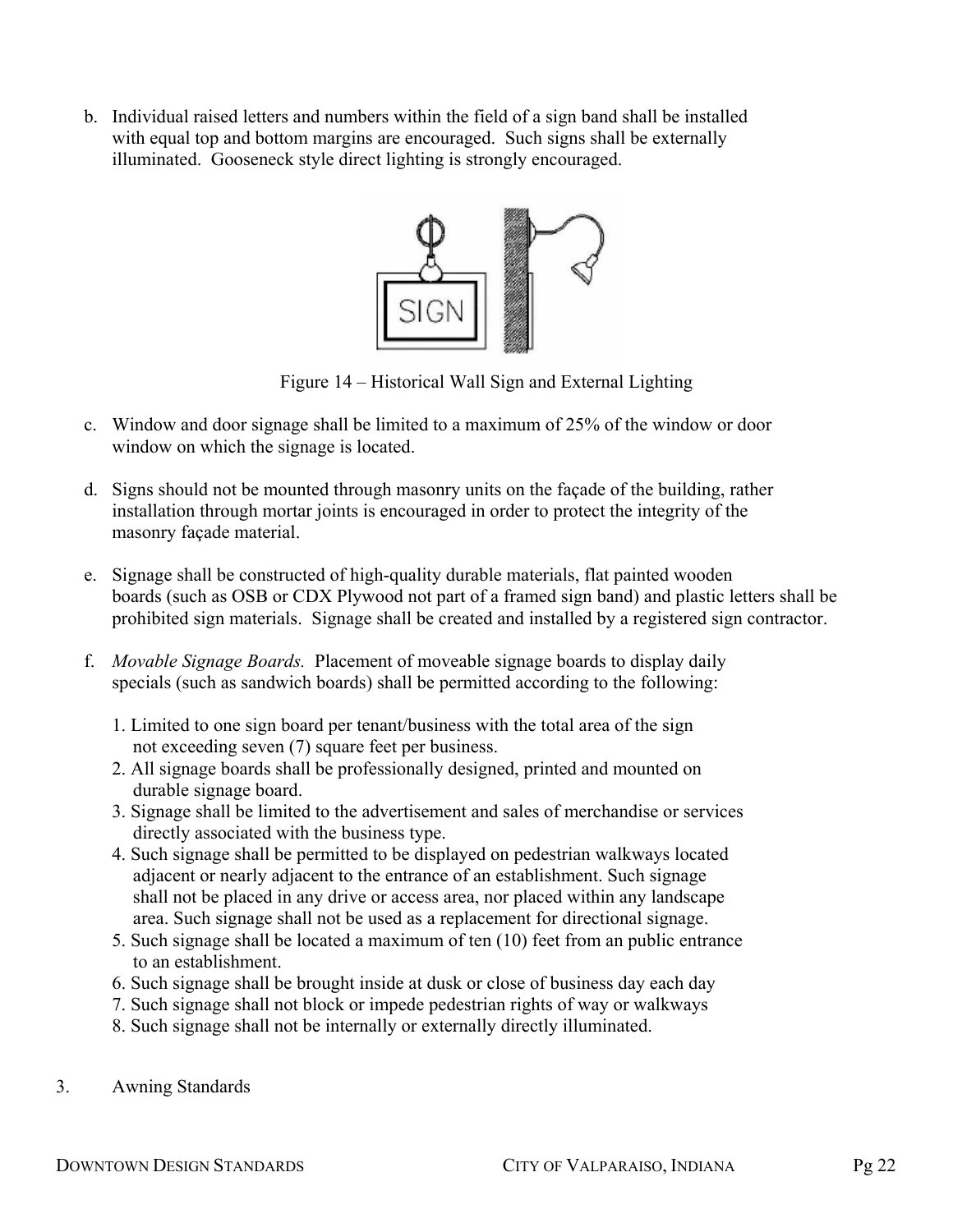- a. Awnings shall be constructed of high-quality materials such as matte finish canvas or vinyl-coated canvas, and shall be of simple, historically compatible design to typical early 1900's downtown Valparaiso buildings. Awnings shall not be installed so as to obscure significant architectural details of a building. Bubble, box, or shiny plastic awnings shall be prohibited. Mansard awnings shall be prohibited in the CBD district. Architectural metal awnings may be permitted with approval of the Director.
- b. Solid Color or two-color striped awnings are permitted. Corporate colors on awnings are permitted only if they are architecturally compatible with the building on which the awning is attached. Overly iridescent or fluorescent colors shall be prohibited.
- c. Signage on awnings shall be limited to the vertical drip or flat face (perpendicular to the street or sidewalk) of an awning, and shall not be permitted on the sides or top slope of an awning.
- d. Awnings shall not exceed the width of a single building or building module, and shall not exceed 66' in length whichever is shorter. Awnings shall not be installed so as to extend across more than one storefront.
- e. Backlit or internally lit awnings shall be prohibited.



Figure 15 - Appropriate Awning Placement and Application

Figure 16 - Historical Building Features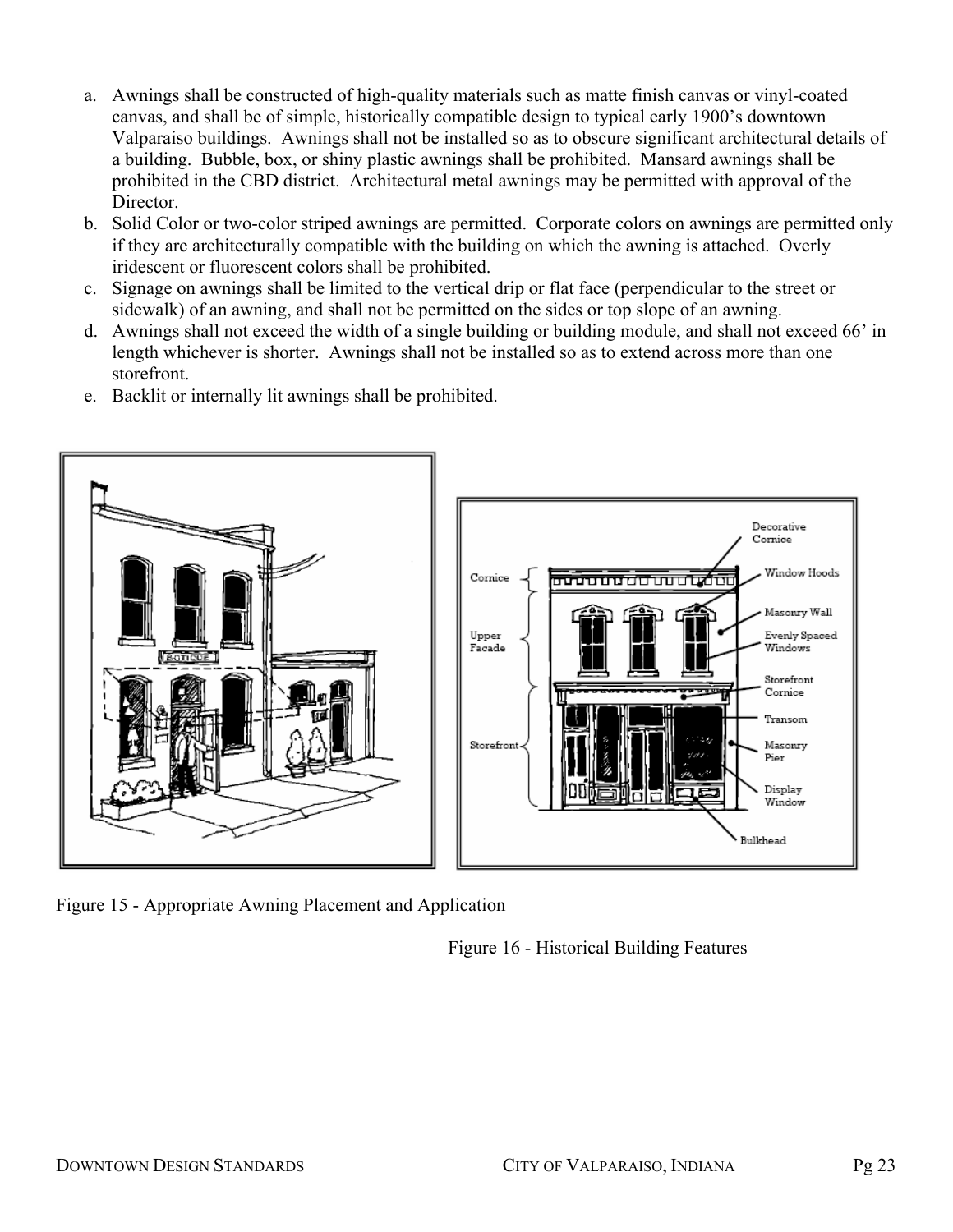

Figure 17 - Typical Downtown Valparaiso Block – Then and Now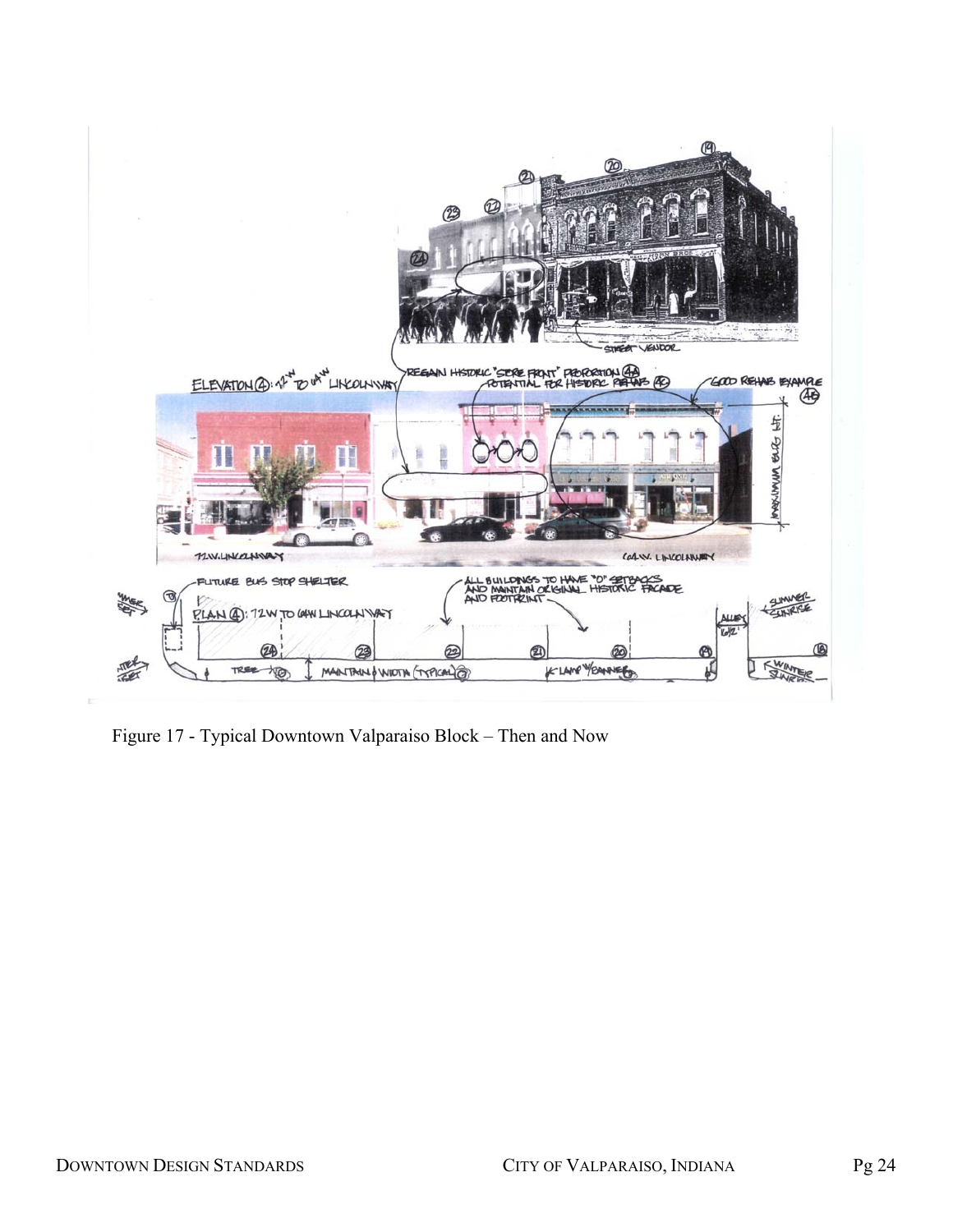#### ¾ **Section 2670—Definitions**

# **A**

## ¾ **Adjoining**

Property that touches or is directly across a *street*, private street or access easement, or *right of way* (other than a freeway or principal arterial), from the subject property.

# ¾ **Applicant**

A property owner or any person or entity acting as an agent for the property owner in an application for a development proposal, permit or approval.

# ¾ **Architectural scale**

The perceived relative *height* and bulk of a *building* relative to that of neighboring *buildings.*

# **B**

# ¾ **Balcony**

An exterior floor projecting from and supported by a structure without additional independent supports.

# ¾ **Blank walls**

Walls subject to "blank wall" requirements meet the following criteria:

- 1. Any wall or portion of a wall that has a surface area of 400 square feet having a width of at least 10 feet without a window, door, or *building modulation* as defined below or other architectural feature.
- 2. Any ground level wall surface or section of a wall other 4' in *height* at ground level that is longer than 15' as measured horizontally without having a ground level window or door lying wholly or in part within the 15' section.

## ¾ **Building**

Any *structure* used or intended for supporting or sheltering any *use* or occupancy.

## ¾ **Building Modulation**

A stepping back or projecting forward of portions of a building façade within specified intervals of building width and depth, as a means of lessening the apparent bulk of a structure's exterior walls.



# ¾ **Courtyard**

A courtyard is a landscaped space enclosed on at least three sides by a single *structure*.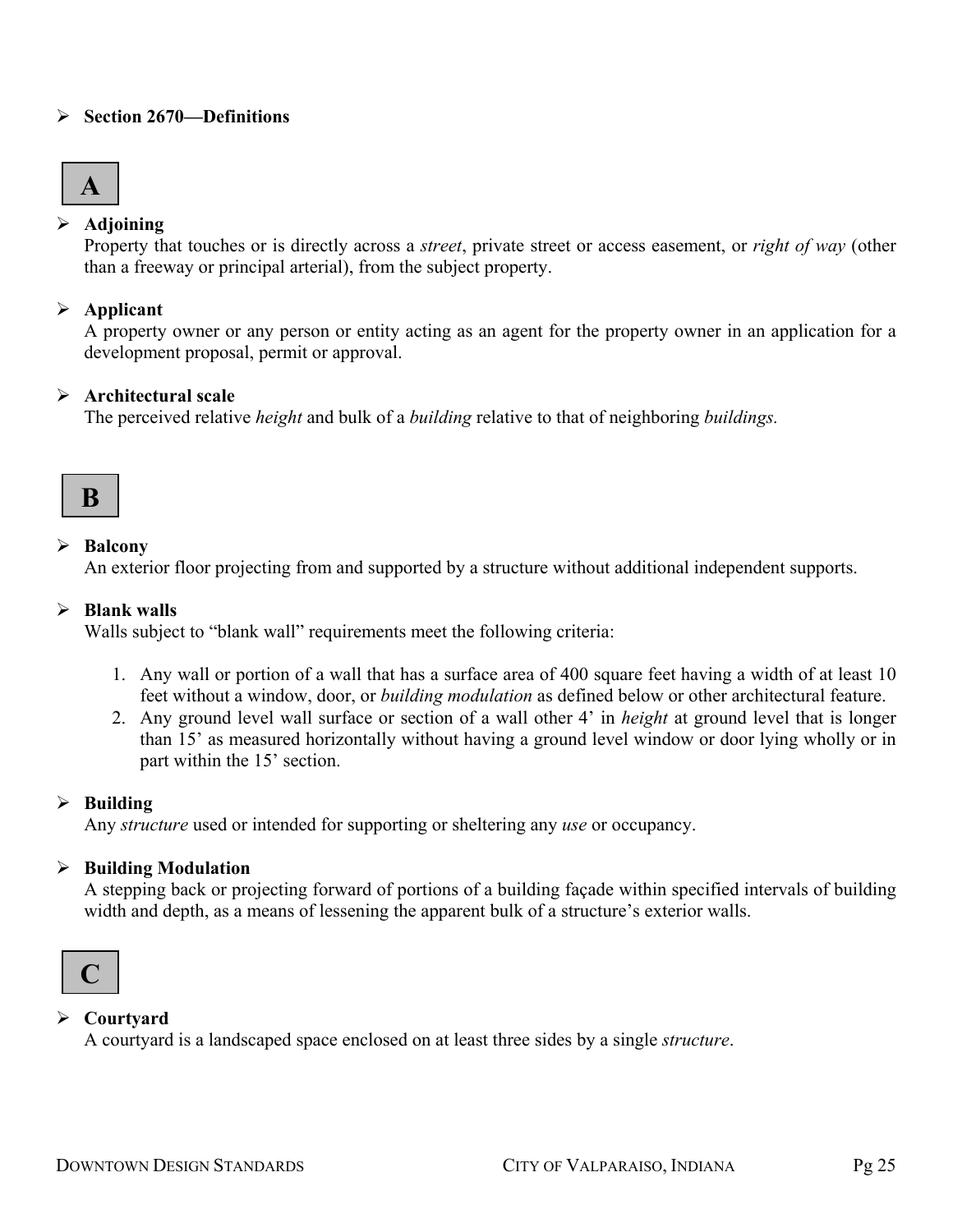#### ¾ **Decks**

An exterior floor supported on at least two opposing sides by an adjacent structure, and/or posts, piers or other independent supports.

## ¾ **Director**

The director of the City of Valparaiso Planning Department or his/her designee.



# ¾ **Facade**

Any portion of an exterior elevation of a *building* extending from the finish *grade* of the *building* to the top of the parapet wall or eaves, for the entire width of the *building* elevation.

## ¾ **Fence**

A barrier for the purpose of enclosing space or separating *lots*, composed of:

- 1. Masonry or concrete walls, excluding retaining walls; or
- 2. Wood, metal or concrete posts connected by boards, rails, panels, wire or mesh.

## ¾ **Frontage**

The length of a *property line* along a *street*.



## ¾ **Gross floor area**

The total square footage of all floors in a *structure* as measured from either the interior surface of each exterior wall of the *structure* or, if the *structure* does not have walls, from each outer edge of the roof. Area used to meet minimum parking requirements is not included in gross floor area.



## ¾ **Height**

The vertical distance measured from average *natural grade*, to the highest point of the *structure.*

## ¾ **Human scale**

The perceived size of a *building* relative to a human being. A *building* is considered to have "good human scale" if there is an expression of human activity or use that indicates the *building's* size. For example, traditionally sized doors, windows, and *balconies* are elements that respond to the size of the human body, so these elements in a *building* indicate a *building's* overall size.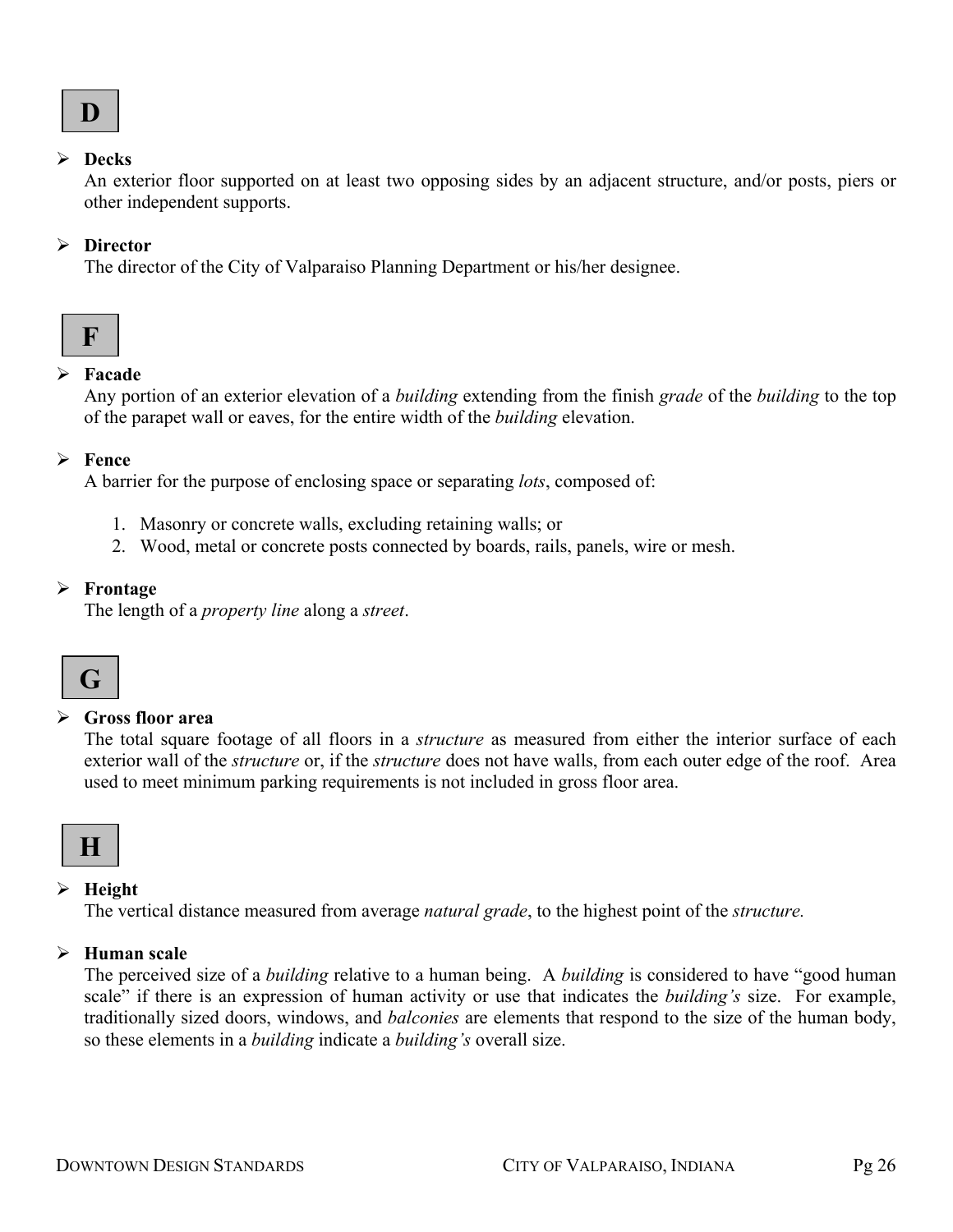

#### ¾ **Lots**

A physically separate and distinct parcel of property, which has been created pursuant to the City of Valparaiso subdivision regulations, or was legally created prior to the adoption of the first City Zoning Ordinance.

# **M**

#### ¾ **Modulation**

Modulation is a stepping back or projecting forward of portions of a *building* face within specified intervals of *building* width and depth, as a means of breaking up the apparent bulk of the *structure's* continuous exterior walls.

# **P**

#### ¾ **Pedestrian-oriented space**

A pedestrian-oriented space is an area located outside of the right-of-way, between a *building* and a *street* or along pedestrian path which promotes visual and pedestrian access onto the *site* and provides pedestrianoriented amenities and landscaping to enhance the public's use of the space for passive activities such as resting, reading, picnicking, etc.

## ¾ **Property line**

Those lines enclosing a *lot* and those lines defining a recorded *vehicular access easement or tract.* The following are categories of property lines:

- 1. Front property line: Any property line that is adjacent to a *street.*
- 2. Interior property line: Any property line other than a front property line, and any property line that is adjacent to a *vehicular access easement or tract.*

# **R**

# ¾ **Retail**

A commercial enterprise which: provides goods and/or services directly to the consumer; and, whose goods are available for immediate purchase and/or rental; and, whose goods are available for immediate removal from the premises by the purchaser and/or whose services are traditionally not permitted within an *office use.* The sale and consumption of food are included if: a) the seating and associated circulation area does not exceed ten percent of the *gross floor area* of the *use*, and b) it can be demonstrated to the City that the floor plan is designed to preclude the seating area from being expanded. Goods and services offered include, but are not limited to: *convenience retail uses.*